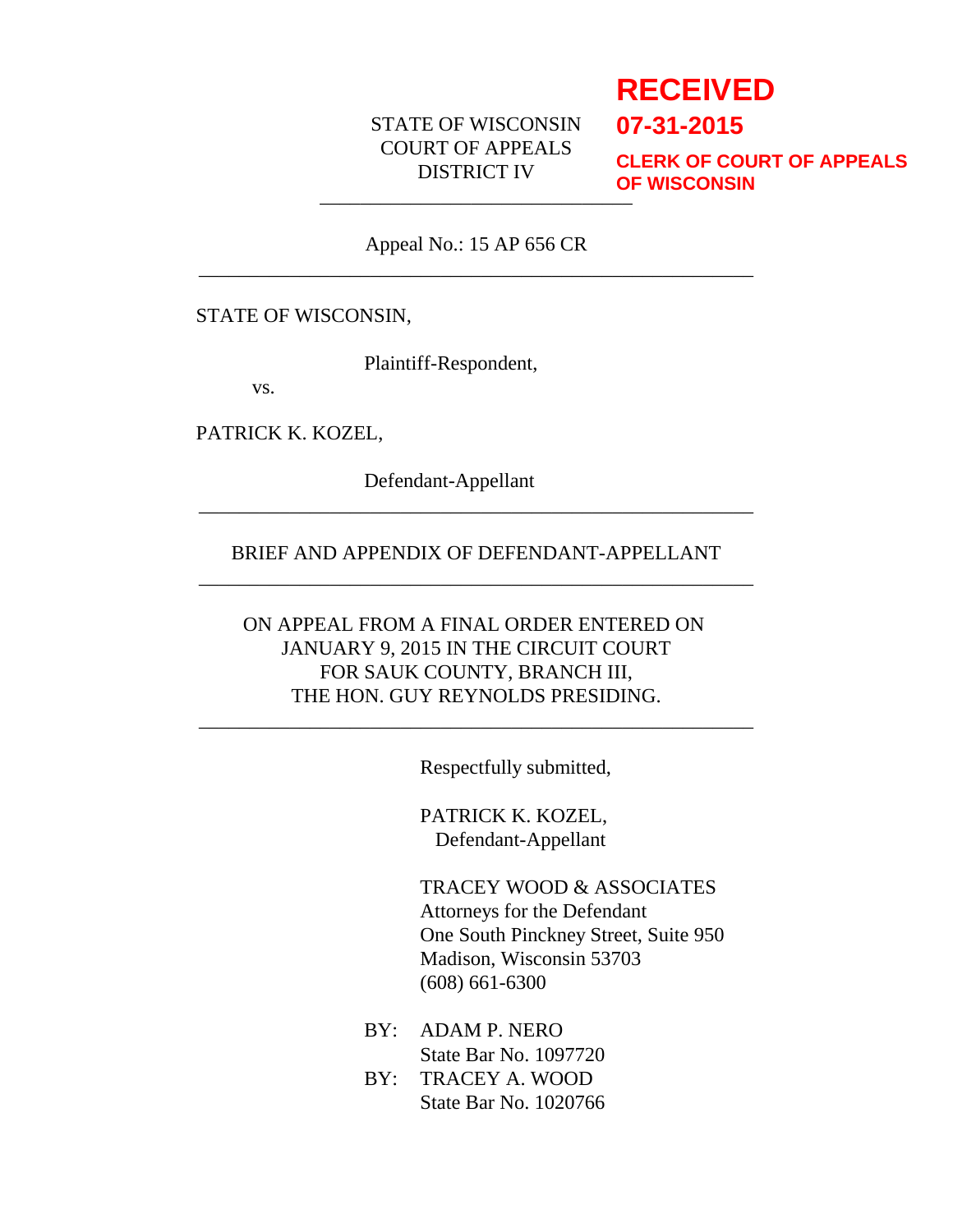# TABLE OF CONTENTS

|                 |                                                                                                                                                                                                                                                  | PAGE |
|-----------------|--------------------------------------------------------------------------------------------------------------------------------------------------------------------------------------------------------------------------------------------------|------|
|                 | Table of Authorities                                                                                                                                                                                                                             | 4    |
|                 | <b>Statement of the Issues</b>                                                                                                                                                                                                                   | 6    |
|                 | <b>Statement on Publication</b>                                                                                                                                                                                                                  | 7    |
|                 | <b>Statement on Oral Argument</b>                                                                                                                                                                                                                | 7    |
|                 | <b>Statement of the Case and Facts</b>                                                                                                                                                                                                           | 8    |
| <u>Argument</u> |                                                                                                                                                                                                                                                  | 13   |
| $\mathbf{I}$ .  | RESPONDENT FAILED<br>TO T<br><b>PROVE</b><br>SUFFICIENT FACTS TO SUPPORT<br><b>THE</b><br>LEGAL CONCLUSION THAT THE<br><b>EMT</b><br>WAS A "PERSON ACTING UNDER THE<br>DIRECTION OF A PHYSICIAN" UNDER<br>WISCONSIN STATUTES SEC. 343.305(5)(B). | 14   |
|                 | A. Standard of review.                                                                                                                                                                                                                           | 15   |
|                 | B. A lower court made two erroneous factual<br>findings.                                                                                                                                                                                         | 15   |
|                 | C. Respondent failed to prove compliance with<br>Dr. Mendoza's direction because it failed to<br>prove the nature of his direction.                                                                                                              | 17   |
|                 | D. This Court should not rely on <i>County of</i><br>Sauk v. McDonald.                                                                                                                                                                           | 21   |
| Π.              | THE GOVERNMENT TOOK MR. KOZEL'S<br>BLOOD IN A CONSTITUTIONALLY<br>UNREASONABLE MANNER.                                                                                                                                                           | 23   |
|                 | A. Standard of review.                                                                                                                                                                                                                           | 24   |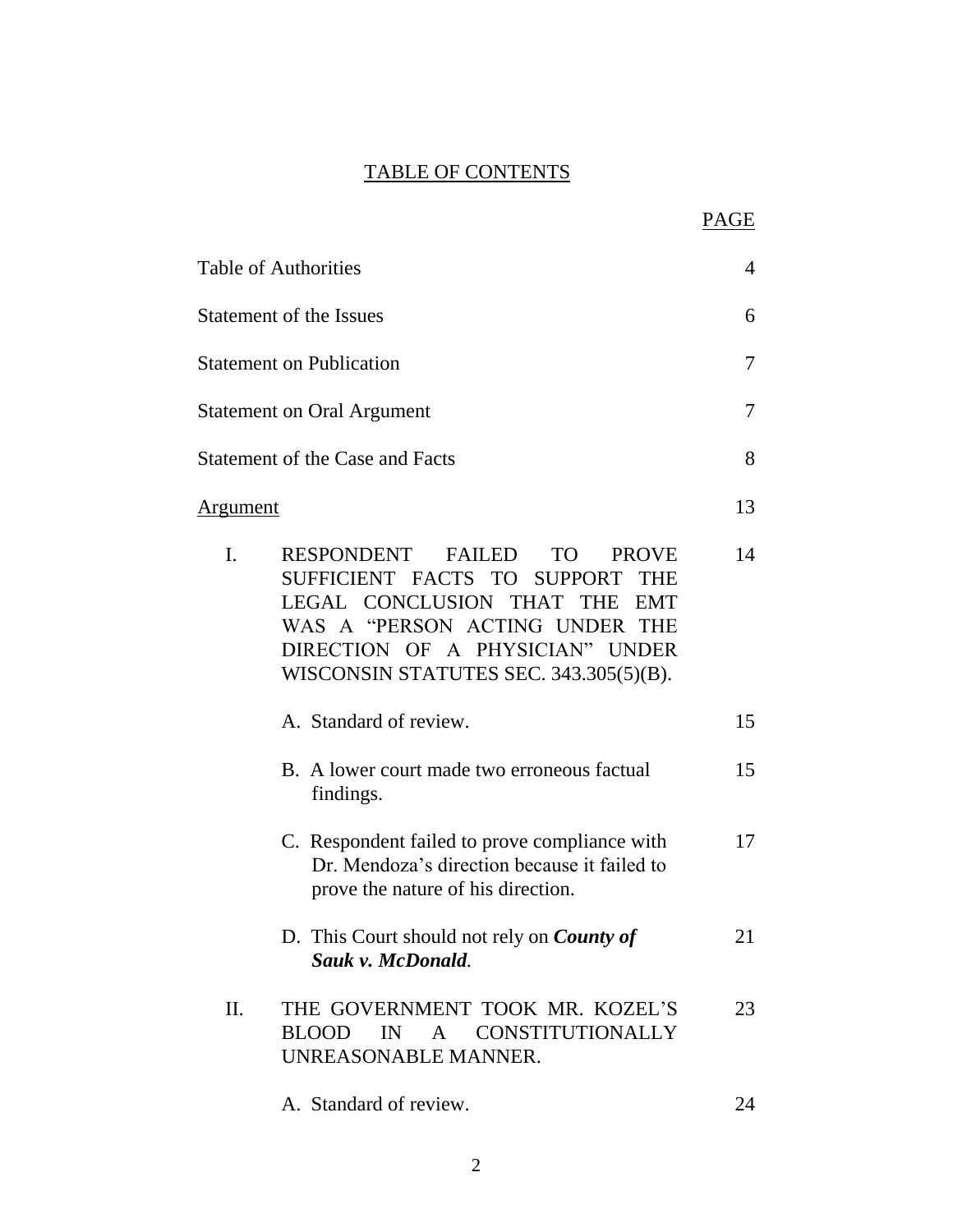| B. Burden of proof.                                                                                                                                           | 25     |
|---------------------------------------------------------------------------------------------------------------------------------------------------------------|--------|
| C. Non-medical jail blood draws raise serious<br>questions of constitutional reasonableness<br>that the State cannot overcome on the facts of<br>this case.   | 26     |
| Conclusion                                                                                                                                                    | 31     |
| Certification                                                                                                                                                 |        |
| Certification                                                                                                                                                 | 34     |
| <u>Appendix</u>                                                                                                                                               |        |
| <b>Table of Contents</b>                                                                                                                                      | 35     |
| Portion of Transcript of Trial Court's Decision                                                                                                               | $A-1$  |
| Judgment of Conviction                                                                                                                                        | $A-10$ |
| Unpublished case: State v. Osborne,<br>2013 WI App 94, 349 Wis. 2d 527, 835 N.W.2d 292<br>(unpublished but citable under Wis. Stat. (Rule)<br>$809.23(3)$ ).  | $A-12$ |
| Unpublished case: <i>County of Sauk v</i> .<br>McDonald, No. 2014AP1921, slip op. at $\P$ 20<br>(unpublished but citable under Wis. Stat. (Rule)<br>809.23(3) | $A-16$ |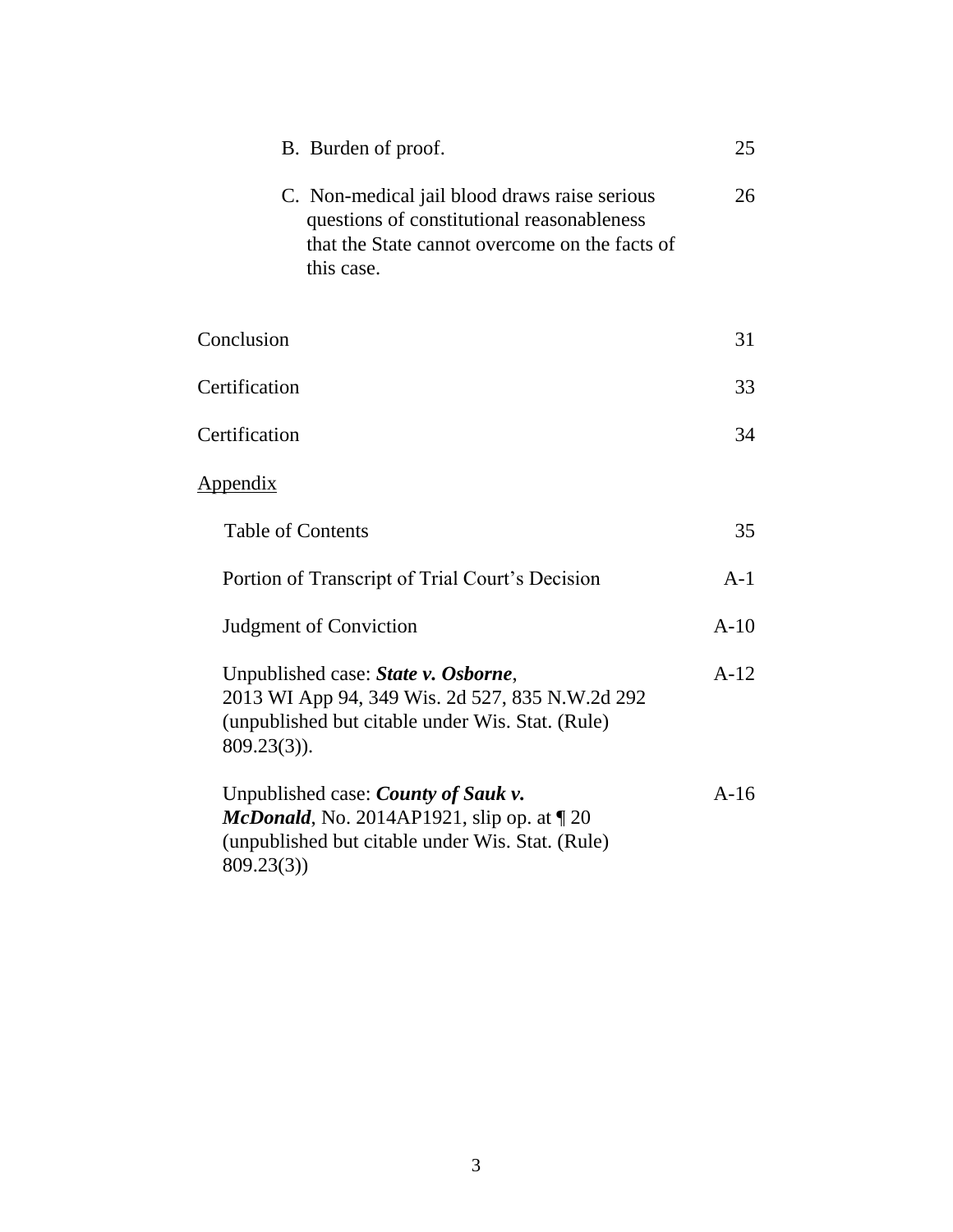# TABLE OF AUTHORITIES

| Cases                                                  |
|--------------------------------------------------------|
| Boyd v. United States,                                 |
|                                                        |
| Mapp $\nu$ . Ohio,                                     |
|                                                        |
| Missouri v. McNeely,                                   |
|                                                        |
| Royster-Clark, Inc. v. Olsen's Mill, Inc.,             |
|                                                        |
| Scheckloth v. Bustamonte,                              |
|                                                        |
| Schmerber v. California,                               |
|                                                        |
| State v. Bohling,                                      |
| 173 Wis. 2d 529, 494 N.W.2d 399 (1993)  23, 26, 27     |
| State v. Daggett,                                      |
|                                                        |
| State v. Grawien,                                      |
|                                                        |
| State v. Johnson,                                      |
|                                                        |
| State v. Osborne,                                      |
| 2013 WI App 94, 349 Wis. 2d 527, 835 N.W.2d 292 passim |
| State v. Penzkofer,                                    |
| 184 Wis. 2d 262, 516 N.W.2d 774 (Ct. App. 1994) passim |
| State v. Schmidt,                                      |
|                                                        |
| State v. Thorstad,                                     |
|                                                        |
| State v. Wills,                                        |
|                                                        |
| Wong Sun v. United States,                             |
|                                                        |
| <b>Statutes</b>                                        |
|                                                        |
|                                                        |
|                                                        |
|                                                        |
|                                                        |
|                                                        |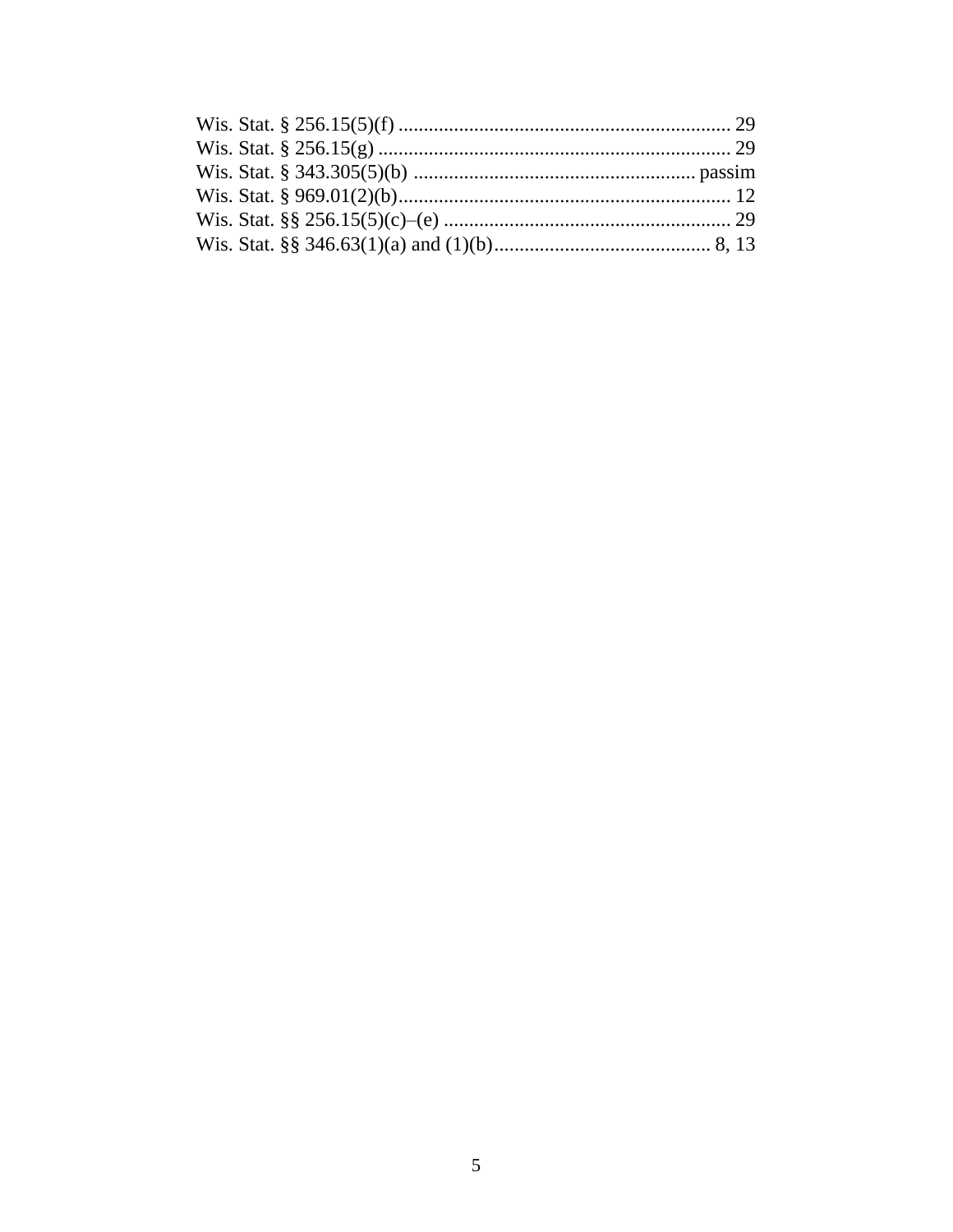### STATEMENT OF THE ISSUES

- I. RESPONDENT FAILED TO PROVE SUFFICIENT FACTS TO SUPPORT THE LEGAL CONCLUSION THAT THE EMT WAS A "PERSON ACTING UNDER THE DIRECTION OF A PHYSICIAN" UNDER WISCONSIN STATUTES SEC. 343.305(5)(B).
	- A. Standard of review.
	- B. A lower court made two erroneous factual findings.
	- C. Respondent failed to prove compliance with Dr. Mendoza's direction because it failed to prove the nature of his direction.
	- D. This Court should not rely on *County of*  *Sauk v. McDonald.*
- II. THE GOVERNMENT TOOK MR. KOZEL'S BLOOD IN A CONSTITUTIONALLY UNREASONABLE MANNER.
	- A. Standard of review.
	- B. Burden of proof.
	- C. Non-medical jail blood draws raise serious questions of constitutional reasonableness that the State cannot overcome on the facts of this case.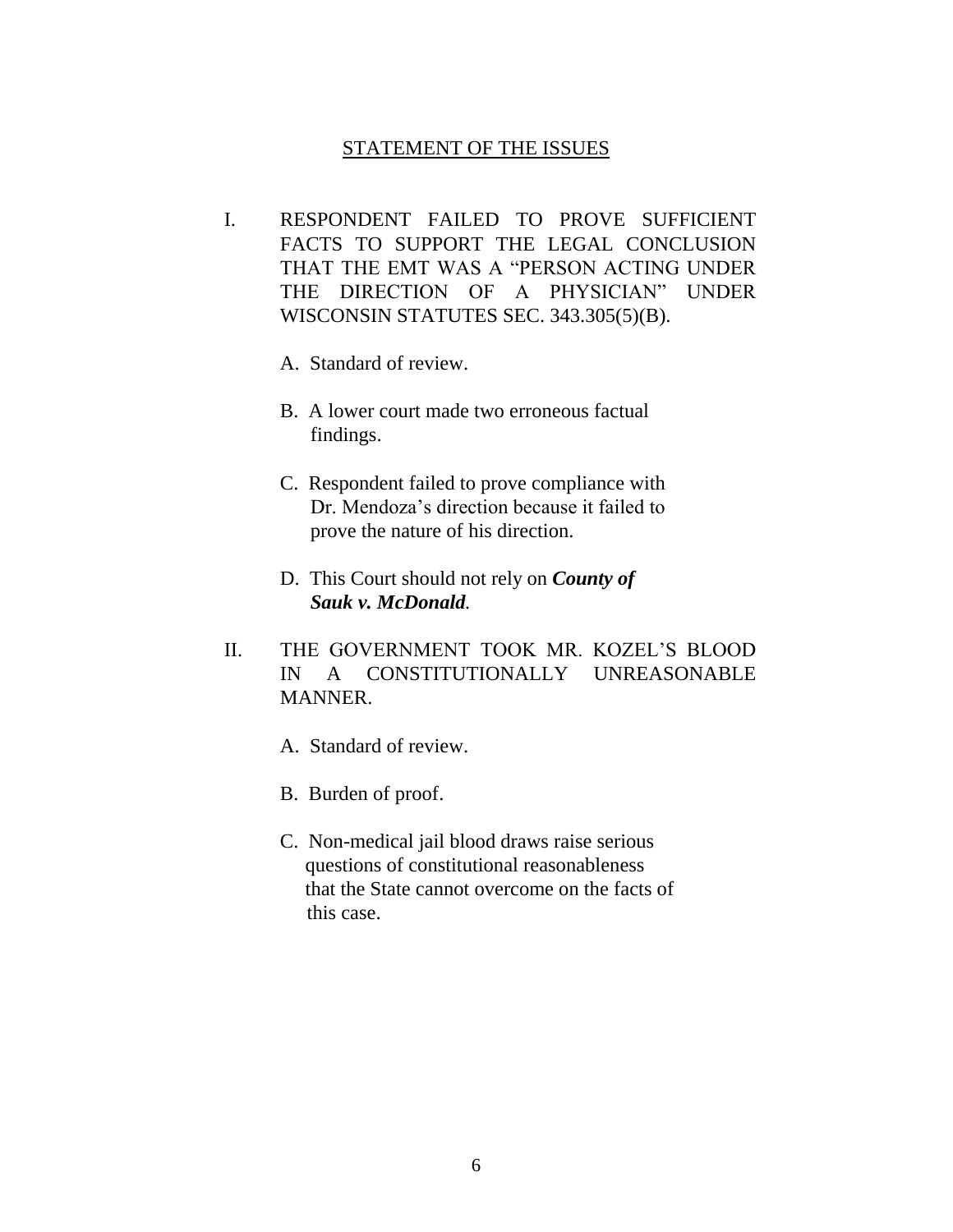## STATEMENT ON PUBLICATION

Defendant-appellant recognizes that this appeal, as a onejudge appeal, does not qualify under this Court's operating procedures for publication. Hence, publication is not sought.

# STATEMENT ON ORAL ARGUMENT

Oral argument would be appropriate in this case only if the Court concludes that the briefs have not fully presented the issues being raised on appeal.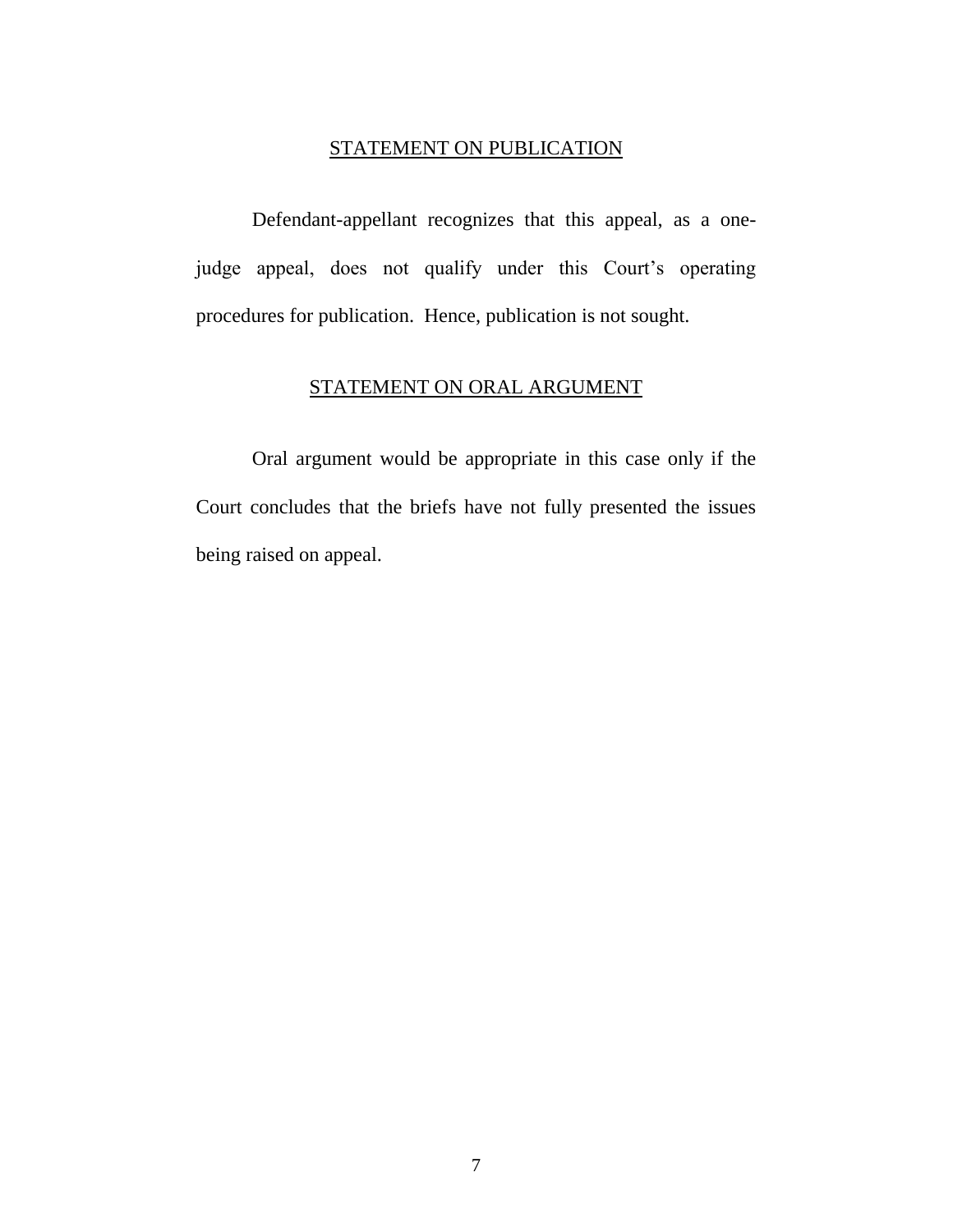#### **STATEMENT OF THE CASE AND FACTS**

Respondent charged Mr. Kozel by criminal complaint with operating a motor vehicle while intoxicated ("OWI") and with a prohibited alcohol concentration ("PAC"), both as second offenses, contrary to Wis. Stat.  $\S$  346.63(1)(a) and (1)(b), respectively. (2:1.) Respondent alleged that Deputy Brian Schlough, Sauk County Sheriff's Department, observed problematic driving behavior on August 20, 2013. (2:2.) Schlough stopped the vehicle and identified the driver as Mr. Kozel. (*Id.*) He investigated and arrested Mr. Kozel for OWI. (*Id.*) Schlough transported Mr. Kozel to the Sauk County Jail, where Matthew Goethel, an EMT-intermediate technician ("EMT") for the Baraboo District Ambulance Service ("BDAS"), stuck a needle into Mr. Kozel's arm and took his blood. (*Id.*)

### **Motion Hearing**

On September 26, 2014, Mr. Kozel appeared for a motion hearing in the Sauk County Circuit Court, the Honorable Guy D. Reynolds presiding. (26:1). The parties addressed two issues at the hearing. (26:29–30.) The first issue was whether the State proved that Matthew Goethel, an EMT-intermediate technician ("EMT") for the Baraboo District Ambulance Service ("BDAS"), acted "under the direction of a physician" for purposes of Wis. Stat. § 343.305(5)(b)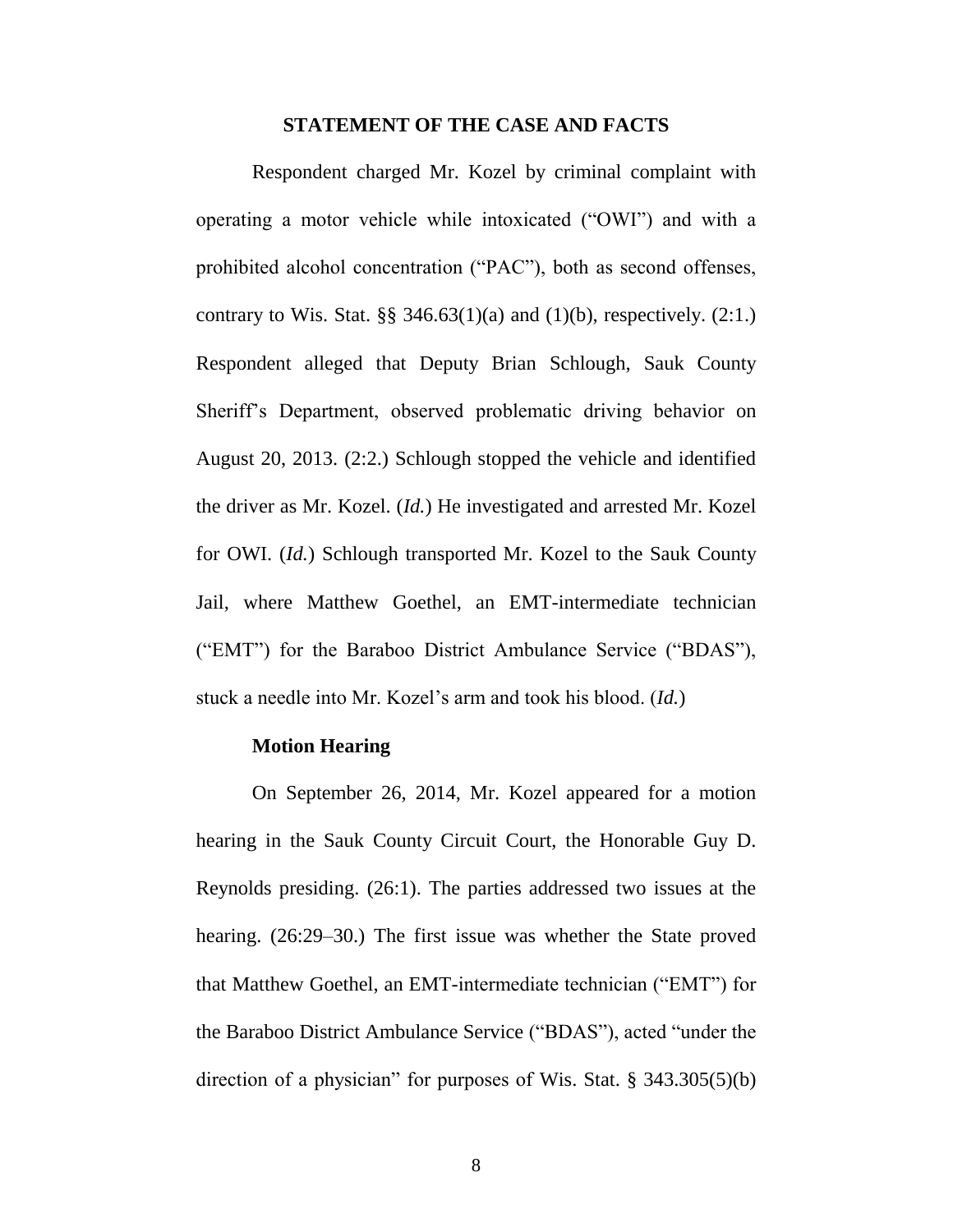when he stuck a needle into Mr. Kozel's arm and took his blood. (*Id.*) The second issue was whether the State proved that the EMT stuck a needle into Mr. Kozel's arm in a constitutionally reasonable manner. (*Id.*)

The EMT was the only witness. (26:2.) He testified that he began working for BDAS in September 2005. (26:3.) He described his certifications. (26:4–5.) He began performing blood draws in June 2009, before Dr. Mendoza wrote his letter ostensibly authorizing that action. (26:7.) He testified that he knew Dr. Mendoza. (*Id.*) Dr. Mendoza is the BDAS medical director. (*Id.*) The EMT identified a letter that Dr. Mendoza wrote on August 21, 2009. (26:8.) The lower court received the letter over Mr. Kozel's objection. (26:24.) The letter reads, in pertinent part:

To Whom It May Concern: . . . I have authorized a standing order for the EMT-Paramedics . . . authority [*sic*] to draw legal blood draws at the request of the law enforcement officers. The . . . EMT-Paramedics and EMT-Intermediate Technicians are acting under the direction of my physician license. They have all completed extensive training regarding the procedures and legalities of obtaining blood draws. If you have questions regarding this manner [*sic*], please do not hesitate to contact me.  $^{1}$  (25:2.)

Even on direct examination, the EMT admitted that he had never spoken with Dr. Mendoza about the letter. (26:8.) The EMT

 $\overline{a}$ 

<sup>1</sup> Nowhere in this letter, or in any other part of the record before this Court, does Dr. Mendoza even purport to authorize the practice of taking suspects' blood in the Sauk County Jail.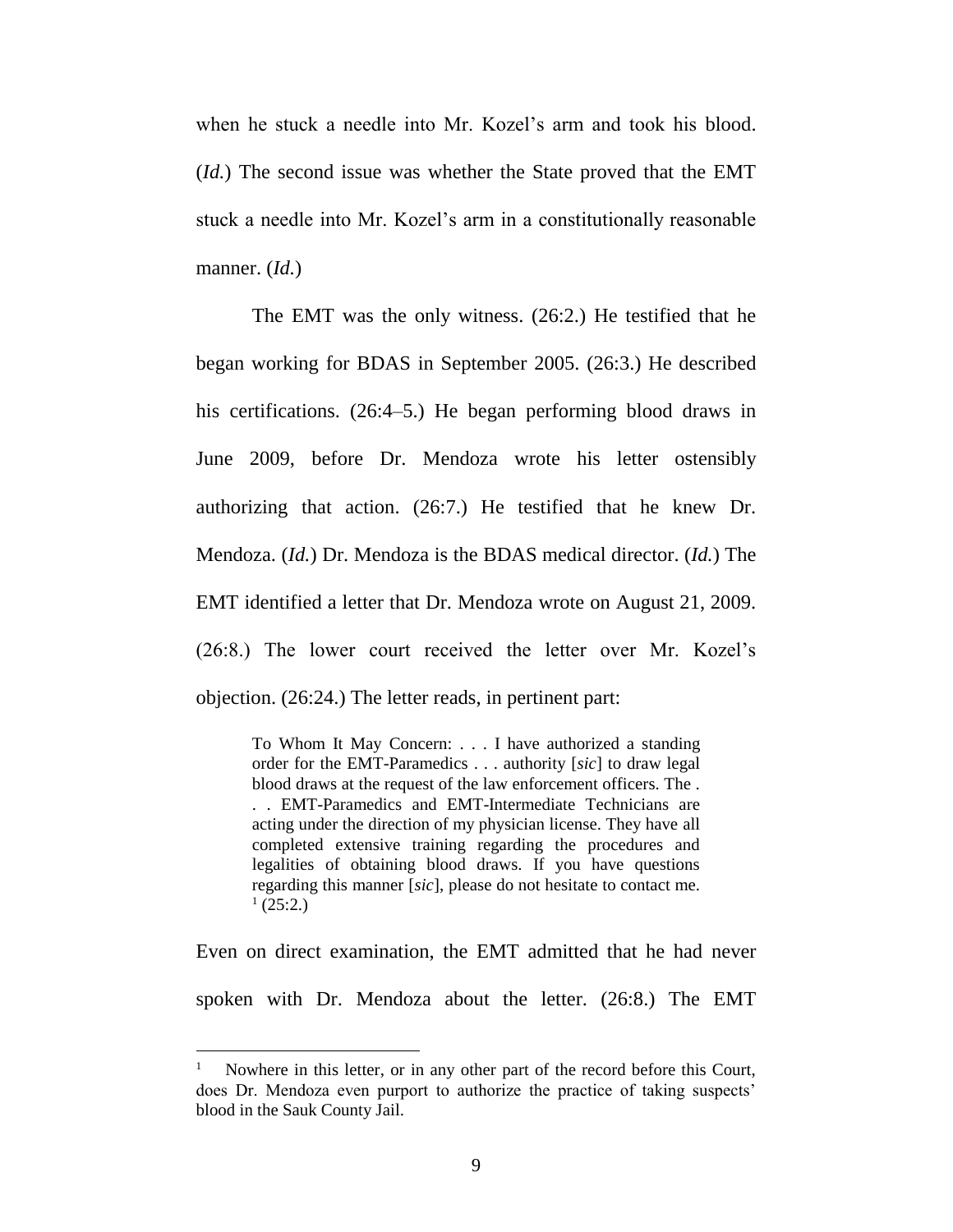acknowledged that if Dr. Mendoza were not available during a blood draw, he would simply consult a different physician. (26:9.) However, Respondent offered no evidence that any physician – Dr. Mendoza nor anyone else – ever purported to authorize jail blood draws. The EMT admitted that his qualifications for establishing an IV line are not a blank check to perform any procedure on a person's vein. (26:10.)

The EMT described the room in which blood draws occur at the Sauk County Jail. (26:11.) He testified that he performed the blood draw in a small room he calls "the prebooking area." (*Id.*) He testified that the room also contains a breath test machine. (*Id.*) The EMT never testified that he could see microorganisms with his naked eye. However, he testified that the room "appears clean." (26:12.) The EMT testified that the room was unsterilized. (26:13.)

The EMT admitted to playing a role in a serious mishap during a previous jail blood draw. (26:19.) The EMT failed in his first attempt to draw blood from the subject. (*Id.*) Still, the EMT persisted and attempted a second blood draw. (*Id.*) The individual lost consciousness and the EMT required "one or two" jail deputies to help the EMT's victim to the floor. (*Id.*)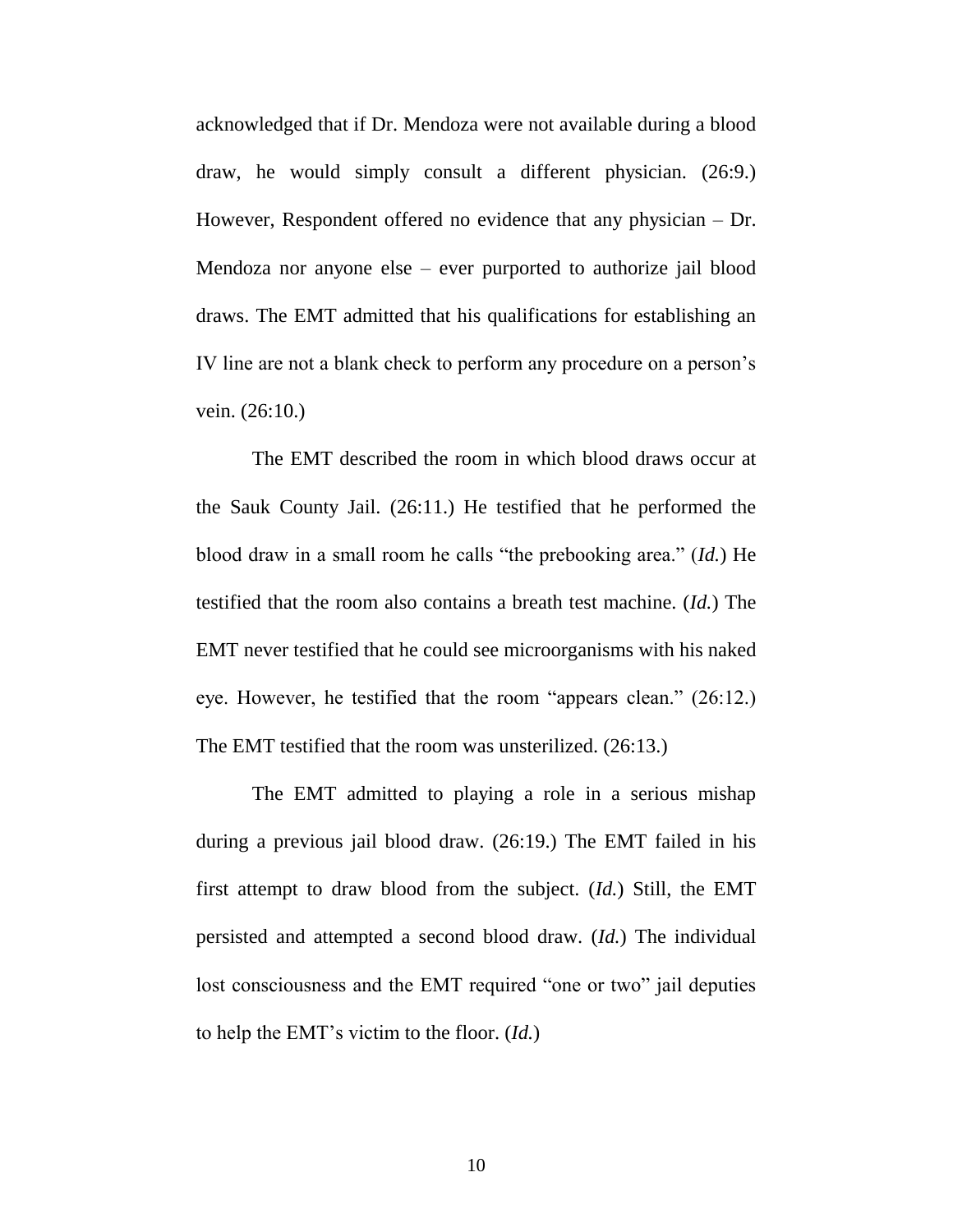On cross-examination, the EMT testified that Dr. Mendoza never personally vetted him. (26:25.) Dr. Mendoza never observed the EMT perform a blood draw in the jail. (*Id.*) Dr. Mendoza never gave his permission for jail blood draws to occur. (26:26.) The EMT testified that Dr. Mendoza is aware that jail blood draws occur, but has never authorized the practice. (*Id.*)

The EMT acknowledged that some people have medical issues that would affect the safety of a blood draw. (26:27.) However, he never asked Mr. Kozel about any possible health issues. (*Id.*) He never asked Mr. Kozel about whether he was on any medication. (*Id.*) The EMT acknowledged that he failed to "verify his medical status at all." (*Id.*)

After oral argument, the lower court denied Mr. Kozel's motion. (26:42.) The court found that there was no doctor in the room or immediate area. (26:35.) The EMT never contacted a doctor during the course of the procedure here at issue. (*Id.*) Granted, the EMT could have attempted to reach Dr. Mendoza by cell phone. (*Id.*) Dr. Mendoza wrote a letter dated August 21, 2009 authorizing EMTintermediates to perform blood draws. (*Id.*) The court found that written protocols existed, but Respondent failed to put them into the record. (26:38.) The court found that the EMT was a medical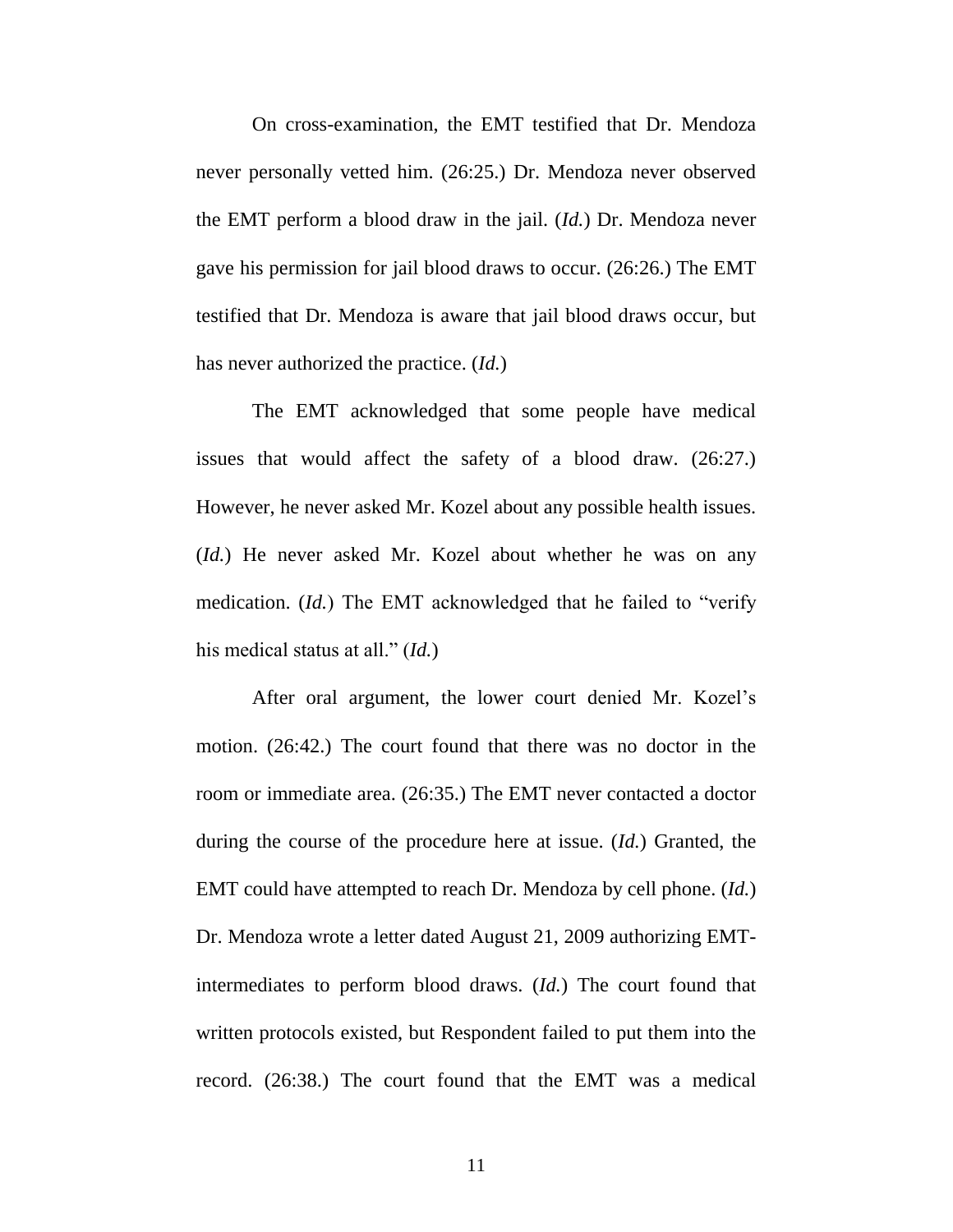professional. (26:39.) The court found that the EMT took Mr. Kozel's blood "in accordance with the preexisting authorization of Dr. Mendoza," despite its inability to consider his written protocol.  $(26:39-40)$ 

### **Plea Hearing**

Mr. Kozel appeared for plea and sentencing on January 9, 2015. (43:1.) He entered a plea to OWI as a second offense. (43:3.) Pursuant to the plea agreement, the Court stayed all penalties pending appeal, pursuant to Wis. Stat. § 969.01(2)(b). (43:9.) Mr. Kozel filed his notice of intent to pursue postconviction relief that same day. (37:1.) Mr. Kozel now appeals from the denial of his motion to suppress.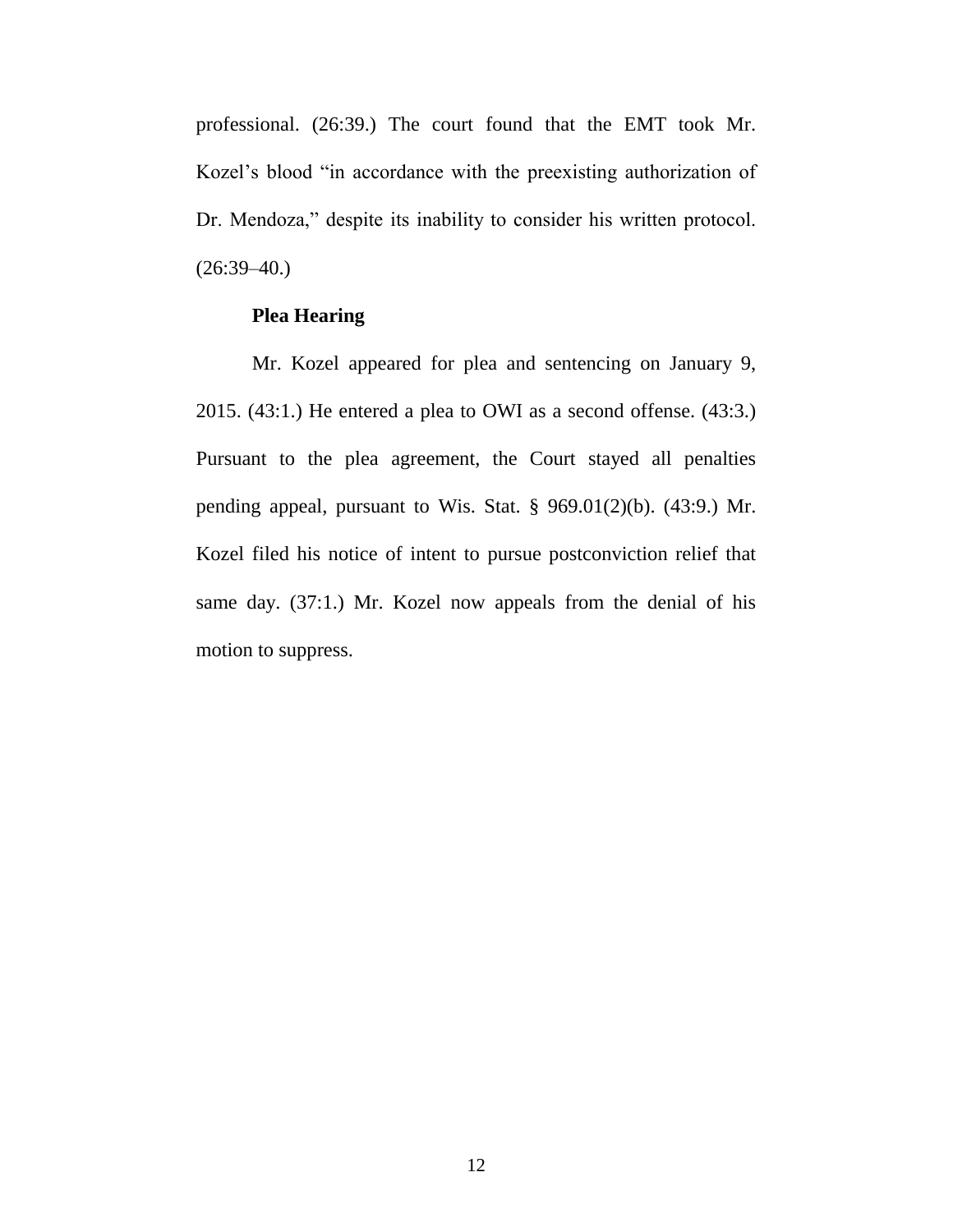#### ARGUMENT

This Court should reverse the lower court's orders denying Mr. Kozel's motion to suppress under each of two distinct legal theories. First, Respondent failed to prove in the lower court that the EMT was "a person acting under the direction of a physician" within the meaning of Wis. Stat. § 343.305(5)(b). Second, the blood draw was not constitutionally reasonable under either the Fourth Amendment or article I, section 11 of the United States and Wisconsin Constitutions, respectively.

Pursuant to the terms of his plea deal, Mr. Kozel stands convicted only of operating a motor vehicle while intoxicated, contrary to Wisconsin Statutes sec. 346.63(1)(a). (43:8.) The chemical test evidence is the fruit of the "poisonous tree" with respect to both issues and should have been suppressed in the court below. *Wong Sun v. United States*, 371 U.S. 471, 484 (1963); *see also Mapp v. Ohio*, 367 U.S. 643, 655 (1961). Mr. Kozel therefore respectfully requests that this Court reverse his conviction and remand to the circuit court for further proceedings.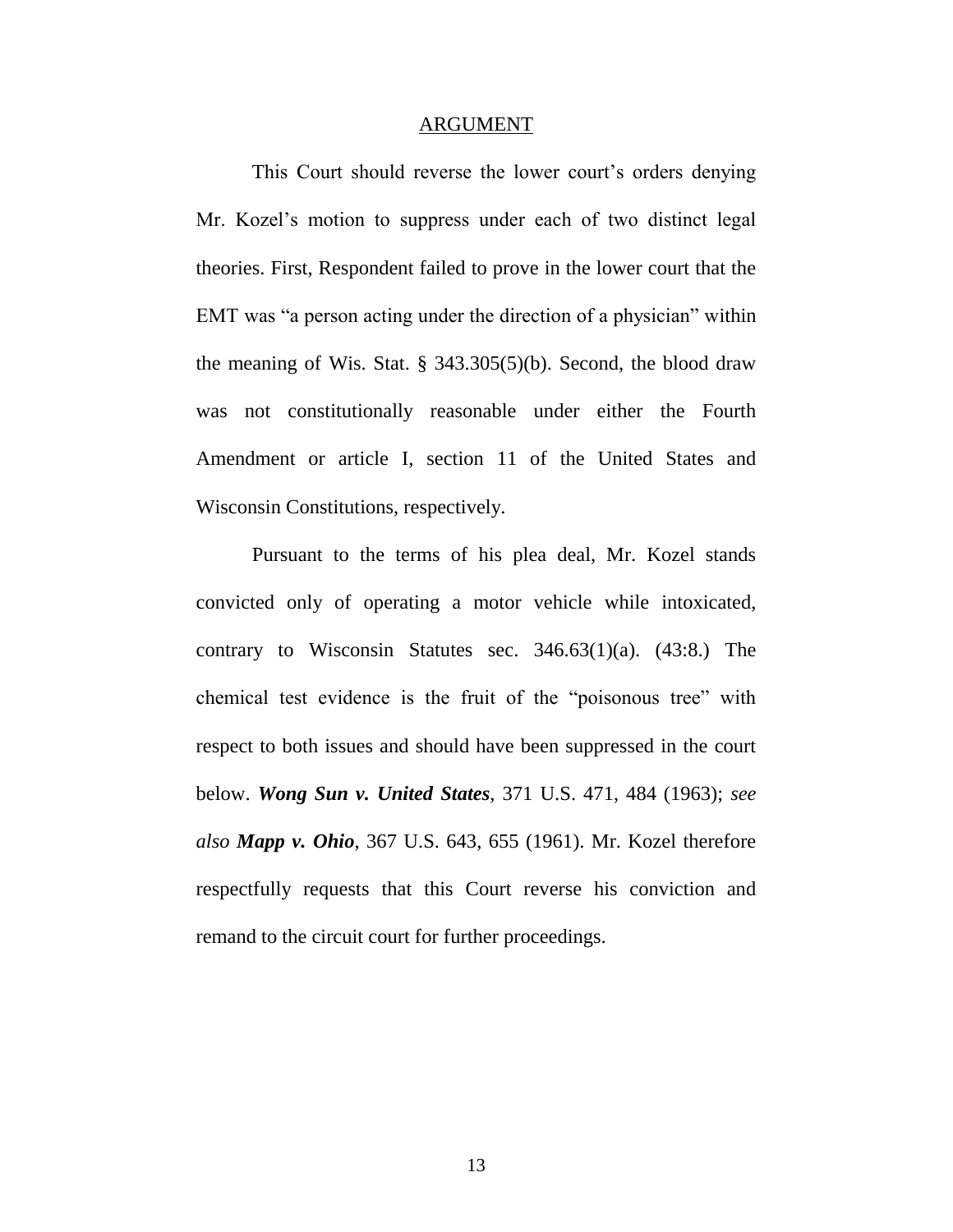# **RESPONDENT FAILED TO PROVE SUFFICIENT FACTS TO SUPPORT THE LEGAL CONCLUSION THAT THE EMT WAS A "PERSON ACTING UNDER THE DIRECTION OF A PHYSICIAN" UNDER WISCONSIN STATUTES SEC. 343.305(5)(B).**

The narrow issue here is whether Respondent proved in the lower court that the specific EMT who drew Mr. Kozel's blood in this case is a "person acting under the direction of a physician" under Wisconsin Statutes sec. 343.305(5)(b). Appellant does not ask this Court to conclude that all Sauk County Jail blood draws necessarily fall outside of sec.  $343.305(5)(b)$ 's purview. However, the facts of this case fail to pass statutory muster.

The statute provides, in pertinent part: "Blood may be withdrawn from the person arrested . . . *only* by a (1) physician, (2) registered nurse, (3) medical technologist, (4) physician assistant *or*  (5) *person acting under the direction of a physician*." Wis. Stat. § 343.305(5)(b) (emphasis and numeration added). The evidence is insufficient to bring the EMT within the purview of the phrase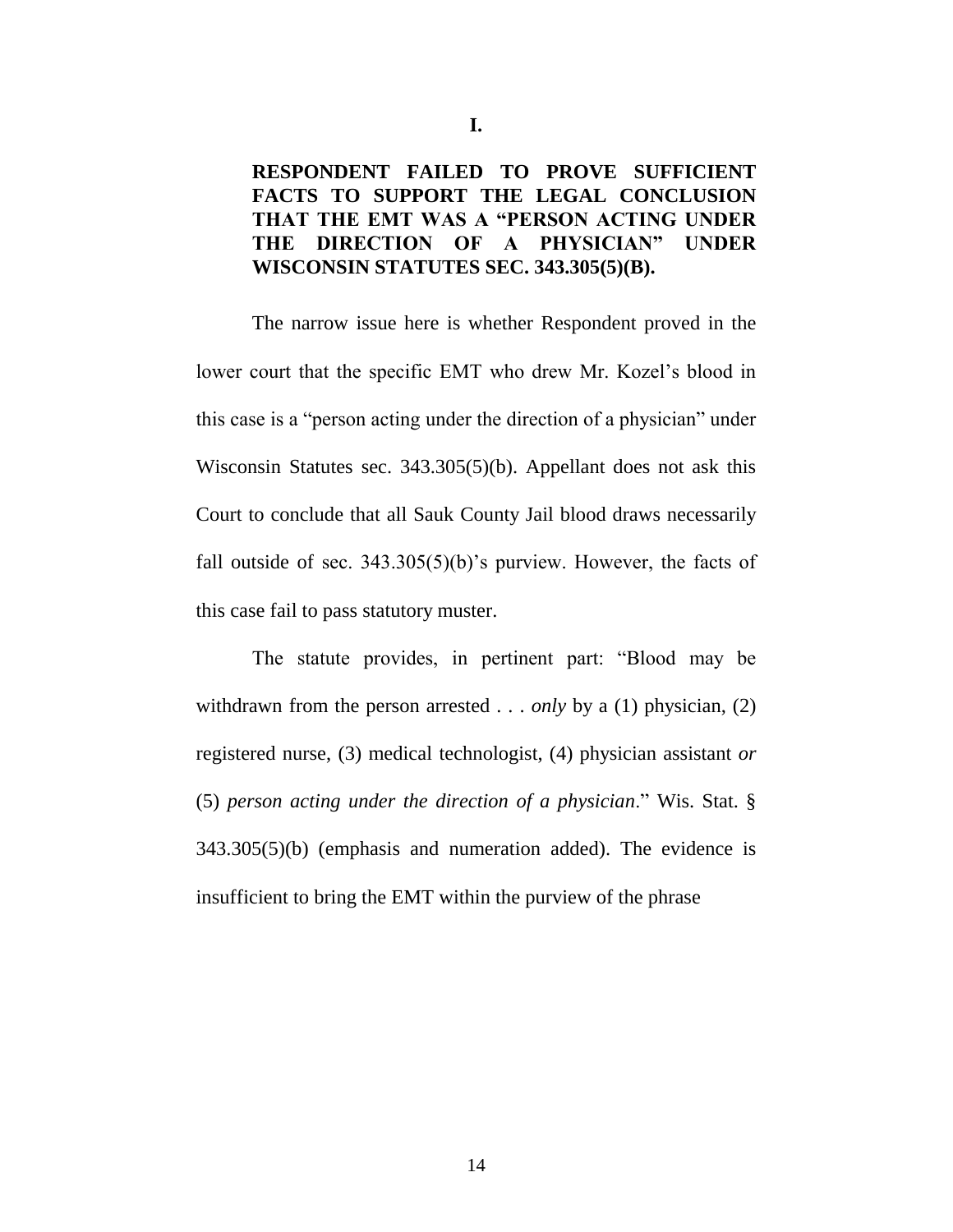"person acting under the direction of a physician."<sup>2</sup>

#### **A. Standard of review.**

Whether the EMT acted "under the direction of a physician" requires this Court to "construe and apply [Wisconsin Statutes sec. 343.305(5)(b)] to the facts of *this* case." *State v. Schmidt*, 277 Wis. 2d 561, 569–70, 691 N.W.2d 379 (Ct. App. 2004) (emphasis added). This Court will set aside clearly erroneous factual findings made by the lower court. *Schmidt*, 277 Wis. 2d at 570. Statutory interpretation itself, however, presents a question of law that appellate courts review *de novo*. *State v. Johnson*, 318 Wis. 2d 21, 31, 767 N.W.2d 207 (2009). This Court owes no deference to the legal conclusions of the lower court. *State v. Wills*, 193 Wis. 2d 273, 277, 533 N.W.2d 165 (1995).

## **B. The lower court made two erroneous factual findings.**

The lower court made two erroneous factual findings that this Court should set aside. First, the finding the EMT drew Mr. Kozel's

 $\overline{a}$ 

<sup>2</sup> Effective April 9, 2014, the statute allows for blood draws performed "by a physician, registered nurse, medical technologist, physician assistant, *phlebotomist, or other medical professional who is authorized to draw blood*, or person acting under the direction of a physician." Wis. Stat. § 343.305(5)(b) (2014) (emphasis added). This amendment occurred well after the offense date in this case and Respondent never claimed the paramedic was anything other than a "person acting under the direction of a physician." Appellant therefore declines to address the amended language.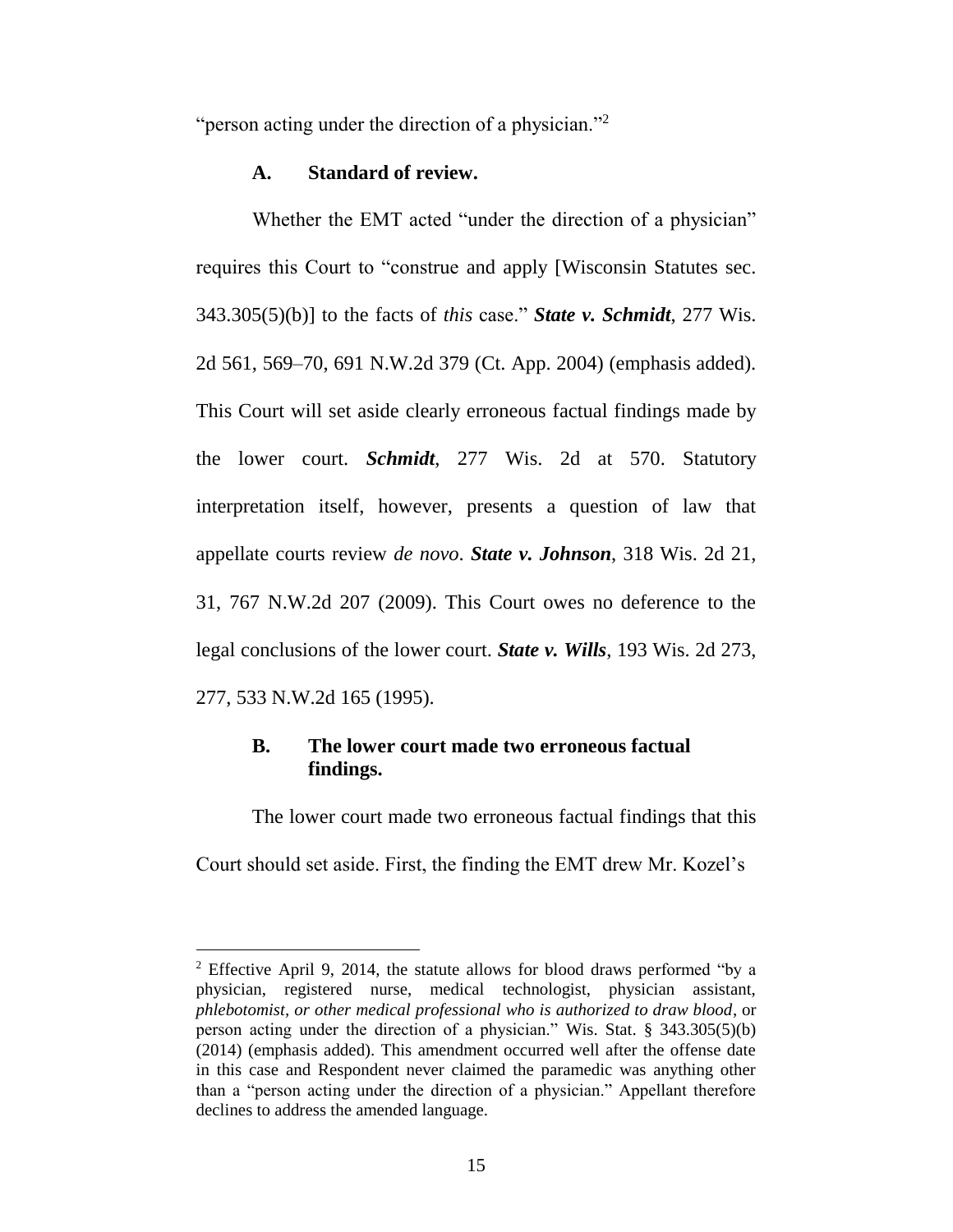blood in conformity with "preexisting authorization of Dr. Mendoza" is clearly erroneous. Second, to the extent the court made a factual finding, the finding that the EMT is a medical professional is clearly erroneous. Further, ruling that a vague letter provided enough proof to justify a bodily search such as this is, as a matter of fact, an erroneous ruling. *Royster-Clark, Inc. v. Olsen's Mill, Inc.*, 290 Wis. 2d 264, 272, 714 N.W.2d 530 (2006).

#### **Protocol**

The court found that the EMT took Mr. Kozel's blood "in accordance with the preexisting authorization of Dr. Mendoza," despite the fact that the State never sought to introduce Mendoza's written protocol. (26:39–40.) That finding is therefore unsupported by the evidence and clearly erroneous. No reason exists for this Court to assume (1) the nature of the written protocol or (2) that the EMT conformed his conduct to that protocol. Therefore, this Court should set aside as clearly erroneous the lower court's finding that this paramedic conformed his conduct to written protocol. *Royster-Clark*, 290 Wis. 2d at 272.

### **Medical Professional**

The court found that the EMT is a medical professional, rather than a paraprofessional. These people provide indispensable

16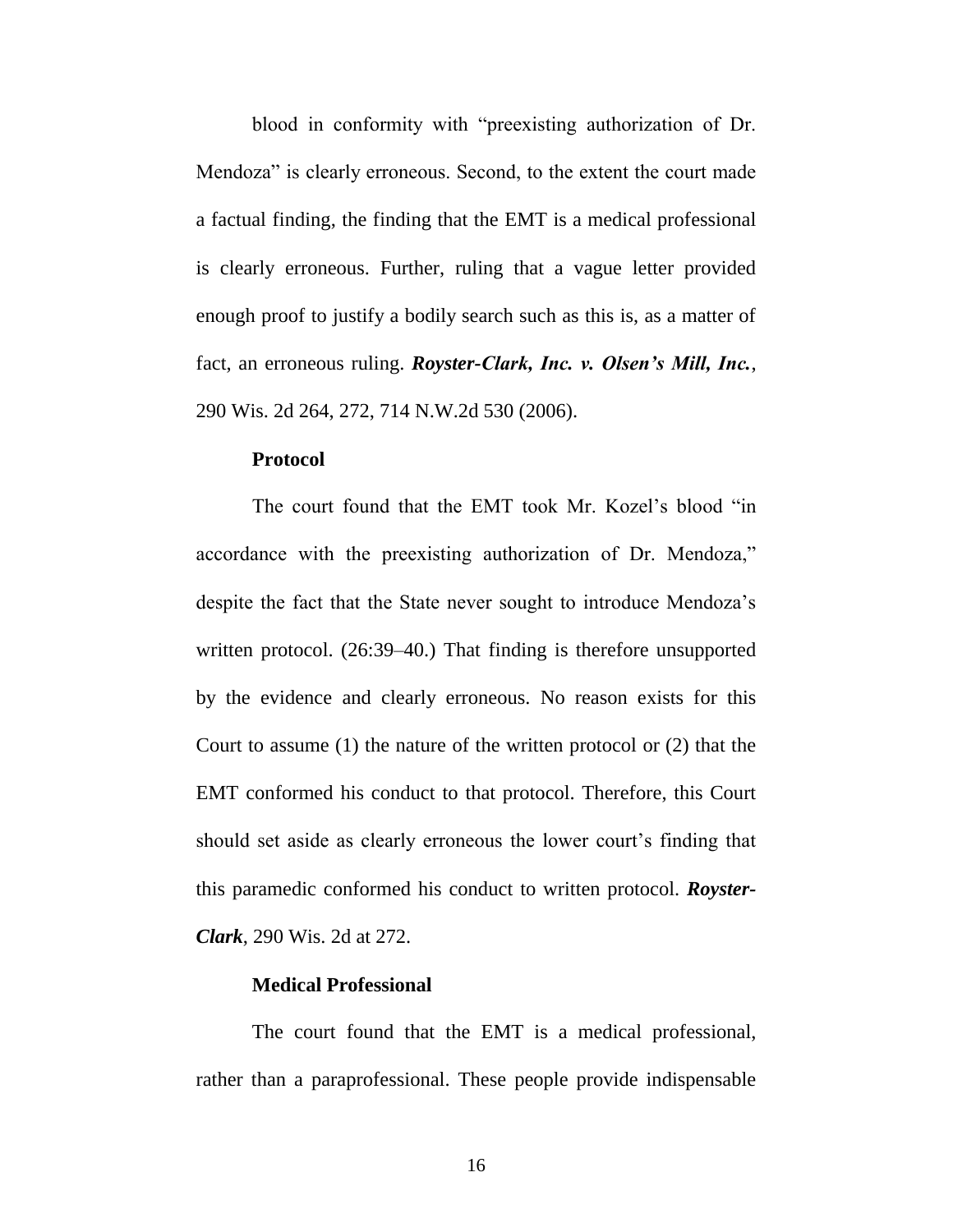services, but are not licensed to practice in the medical profession. The Greek prefix "para" indicates "beside" or "near." *American Heritage College Dictionary* 1007 (4th ed. 2002). Therefore, EMT's and paramedics work *alongside* a medical professional, but are not medical professionals themselves. *Id.* at 1009 ("paramedic. *n*. A person who is trained to give emergency medical treatment or *assist medical professionals*.") (emphasis added). Therefore, the lower court's finding that the EMT is a medical professional is clearly erroneous and this Court should set it aside.

### **C. Respondent failed to prove compliance with Dr. Mendoza's direction because it failed to prove the nature of his direction.**

The issue of whether the EMT acted under Dr. Mendoza's direction for purposes of sec. 343.305(5)(b) depends upon the specifics of Dr. Mendoza's direction. One letter constitutes the only evidence in the record proving the nature of Dr. Mendoza's directions. (25:2.) Dr. Mendoza created written protocol for BDAS blood draws, but it is missing from this record because Respondent failed to introduce it. Respondent also failed to subpoena Dr. Mendoza. The lower court received the letter over the defense's foundation and hearsay objections. (26:23.) Therefore, this Court is left only with vague hearsay to determine whether Mendoza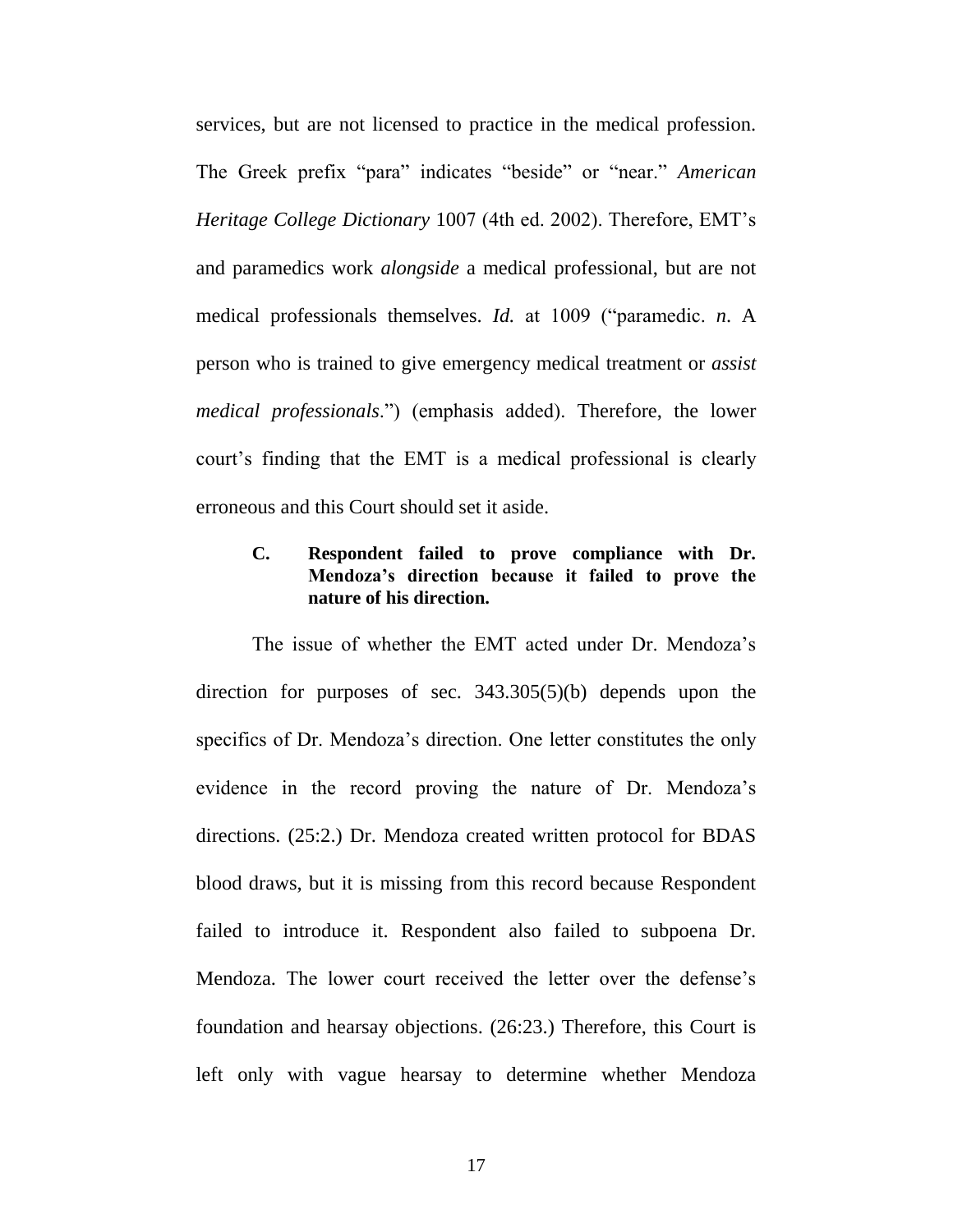authorized this particular EMT to do any blood draws anywhere – let alone in a jail. Dr. Mendoza's letter does not mention, much less approve, taking blood draws at the Sauk County Jail. (*Id.*) No reason exists for this Court to assume that Dr. Mendoza ever contemplated or approved the practice of jail blood draws. The EMT took Mr. Kozel's blood in the Sauk County Jail. Therefore, the record is insufficient for this Court to conclude that the EMT acted under Dr. Mendoza's direction for purposes of sec. 343.305(5)(b).

This Court has previously interpreted the phrase "under the direction of a physician" in the context of sec. 343.305(5)(b). *See*, *e.g.*, *State v. Penzkofer*, 184 Wis. 2d 262, 516 N.W.2d 774 (Ct. App. 1994). The *Penzkofer* court upheld a blood draw that was conducted by a laboratory technician *at a hospital*. 184 Wis. 2d at 265–66. The laboratory technician performed the blood draw under the general supervision of a physician, the hospital pathologist. *Id.* at 265. The pathologist was at the hospital at the time of the blood draw, although he was not in the immediate vicinity when the blood draw occurred. *Id.*

The "under the direction of a physician" cases up to this point have informed trial courts and litigants about what is *not* required to bring a blood draw into the purview of sec. 343.305(5)(b). *See id.* at

18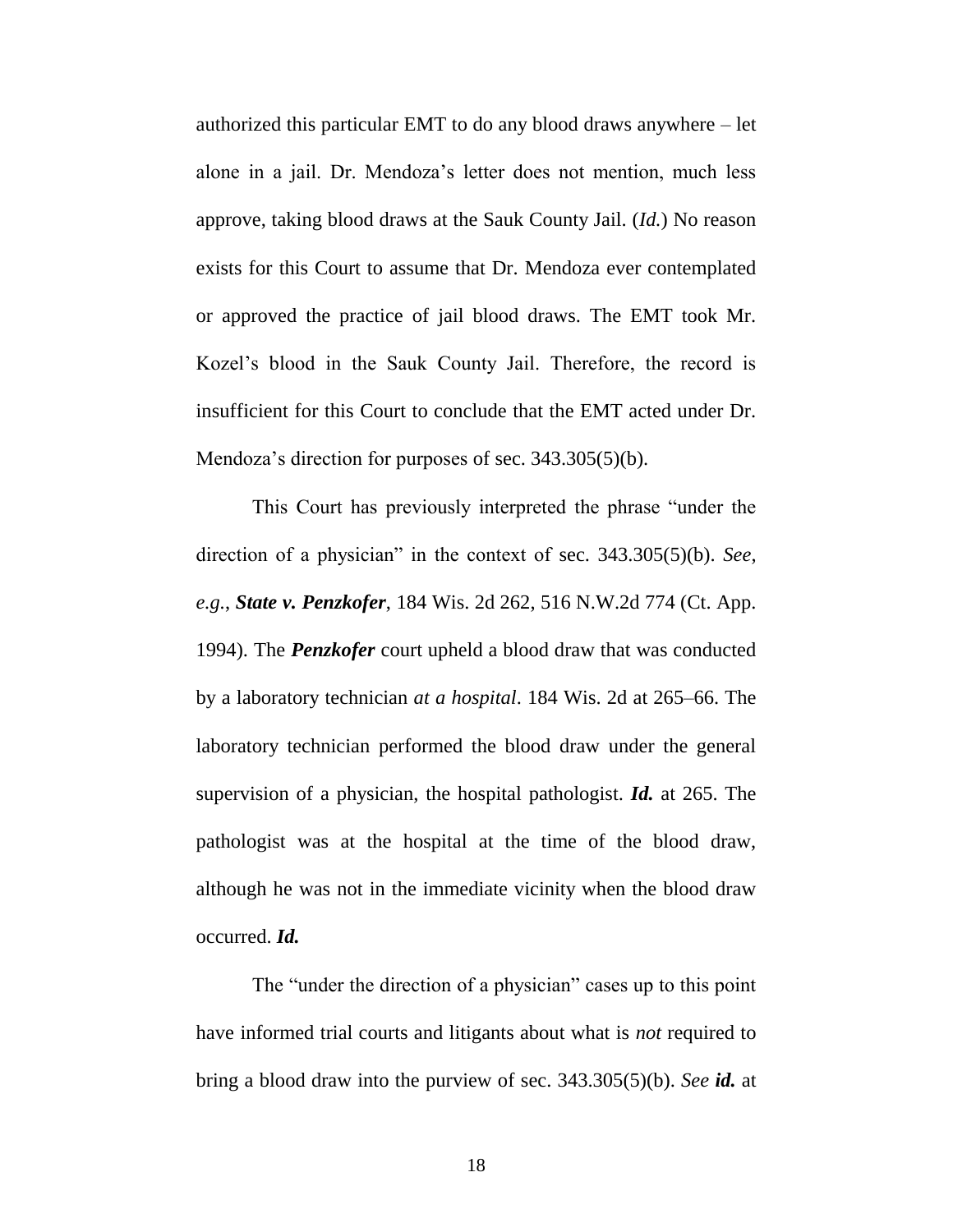265 (holding that neither (1) over-the-shoulder supervision nor (2) a case-specific authoritative command from a physician is required); *see also State v. Osborne*, 2013 WI App 94, ¶ 18, 349 Wis. 2d 527, 835 N.W.2d 292 (unpublished but citable under Wis. Stat. (Rule) 809.23(3)). The *Osborne* court held that *Penzkofer* does not establish written hospital protocols as a minimum evidentiary requirement, where the EMT testifies he is in *regular contact* with his supervising physician. 2013 WI App 94 at  $\P$  13. However, this record lacks that crucial assurance of compliance with the physician's direction. This EMT never testified that he was in regular contact with Dr. Mendoza. In fact, he admitted that he had never spoken with Dr. Mendoza about the letter. (26:8.) The EMT acknowledged that if Dr. Mendoza were not available during a blood draw, he would simply consult a different physician – one who, unlike Dr. Mendoza, never even purported to authorize EMT blood draws. (26:9.) Given that the EMT admitted that he never consulted Dr. Mendoza about the letter, he therefore never consulted Dr. Mendoza about the scope of his direction. Mr. Kozel and this Court are thus left to wonder whether this blood draw conformed to Dr. Mendoza's direction.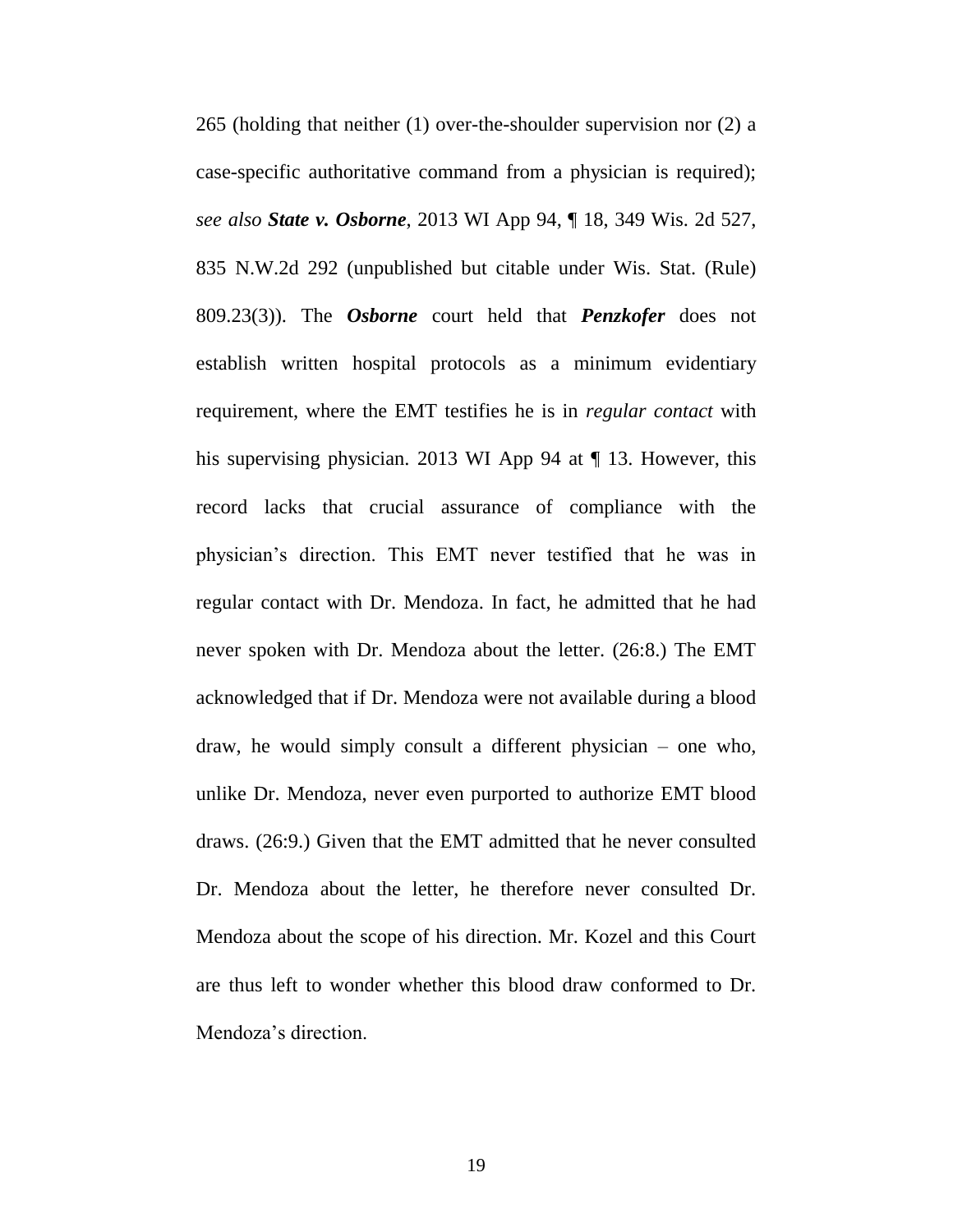The *Osborne* court held, in an unpublished decision, that the State need not produce written protocol where the EMT testifies that he is in regular contact with the physician. *Id.* The EMT never testified to any such contact, much less regular contact. The record in this case does not establish that the EMT stuck a needle into Mr. Kozel's arm pursuant to Dr. Mendoza's understanding of his letters, which were (1) written years before this incident and (2) neither mentioned nor approved the possibility of a jail blood draw.

As stated above, this Court thus held that over-the-shoulder supervision is not necessarily required for a blood draw to be deemed "under the direction of a physician." *Penzkofer*, 184 Wis. 2d at 266. Moreover, a physician need not specifically order each individual blood draw to pass scrutiny under Wis. Stat. sec. 343.305(5)(b). *Id.* Still, procedures must satisfy concerns of both reliability *and* safety. *Id.* The *Penzkofer* court partially based its ruling on the strict regulatory standards to which hospitals are subjected. *Id.* No such safeguards apply to paramedics sticking needles into citizens' arms in jails.

The blood draw in this case differs significantly from the one in *Penzkofer*. Penzkofer's blood draw occurred in a hospital setting, where the person taking blood had direct access to her physician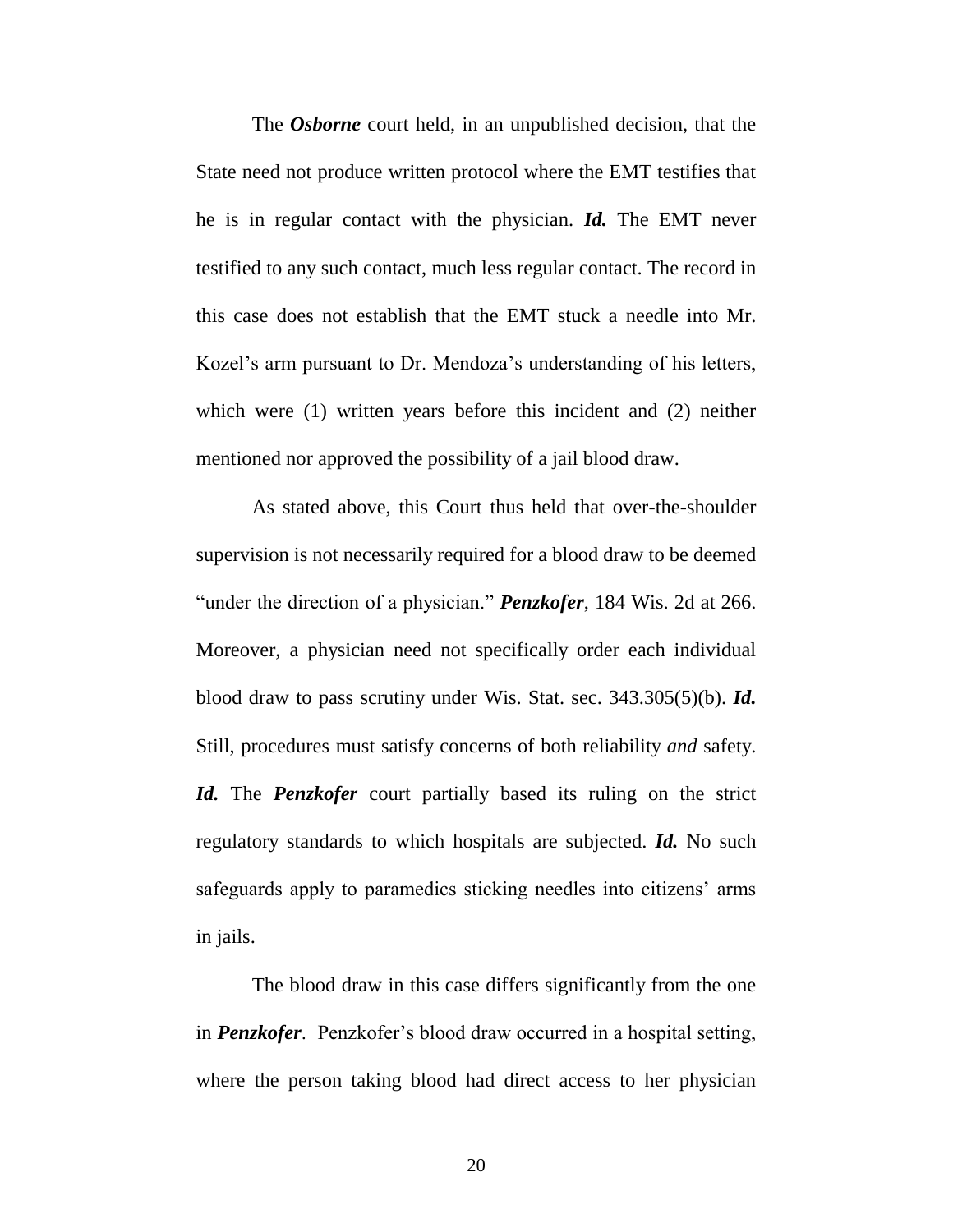supervisor. Mr. Kozel's blood draw occurred in the "prebooking" room of a jail; no doctors were available or supervising in any way. Critical to the court's reasoning in *Penzkofer* was the idea that the hospital environment, with its clearly enforced procedures, provided reliability and sterility. Neither a sterile environment nor a similar aura of reliability is present in this case.

# **D. This Court should not rely on** *County of Sauk v. McDonald***.**

The defendant in *County of Sauk v. McDonald* argued that a physician's letter dated *before* the stipulated date of a paramedic's blood draw training failed to pass muster under sec. 343.305(5)(b) because no personal nexus existed between the physician and paramedic. No. 2014AP1921, slip op. at ¶ 20 (unpublished but citable under Wis. Stat. (Rule) 809.23(3)). In affirming the lower court, the *McDonald* court specifically noted that the motion was heard on stipulated facts. *Id.* at 3 n.5. The *McDonald* court reasoned that the appellant lost his right to challenge the weight and reliability to be afforded those documents when he stipulated to them in the lower court. *Id.* In this case, however, Mendoza's letter was admittedly hearsay and put into evidence over defense counsel's objection. Because no such stipulation occurred in this case, the State has a functionally higher burden to meet.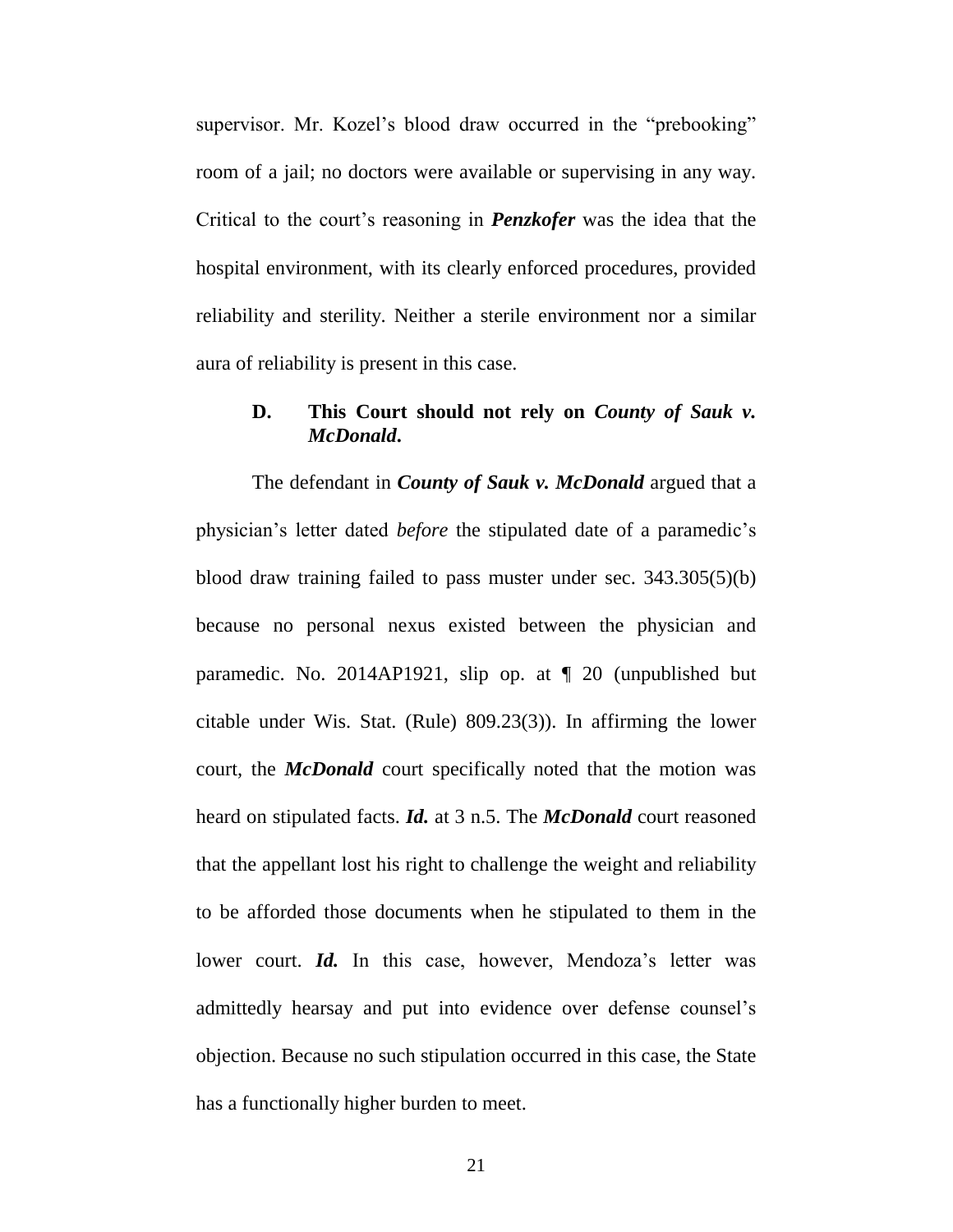Moreover, the *McDonald* court created a new test not present in any other precedential or persuasive case to date. *Id.* at ¶ 22. The *McDonald* court read in the minimum evidentiary requirement that a physician merely has to "[take] professional responsibility" for a given paramedic. *Id.* Equating "professional responsibility" with "direction" finds no support in the plain language of sec. 343.305(5)(b), nor in any case law cited by the court. The *McDonald*  court thus made new law, contrary to its clearly defined role. *State v. Grawien*, 123 Wis. 2d 428, 432, 367 N.W.2d 816 (Ct. App. 1985) ("The Wisconsin Court of Appeals serves the primary 'errorcorrecting' function in our two-tiered appellate system[, whereas the] Wisconsin Supreme Court . . .has been designated by the constitution and the legislature as a law-declaring court."). *McDonald* is a onejudge decision and has no precedential value. Wis. Stat. (Rule) 809.23(3)(a). This Court should therefore not rely upon the new test set forth therein. Instead, this Court should evaluate this case under the line of precedent by actually considering the extent to which a physician *directed* a given EMT, paramedic, or other person ostensibly acting under the physician's *direction*. Wis. Stat. § 343.305(5)(b). Nothing in this record suggests that Dr. Mendoza

22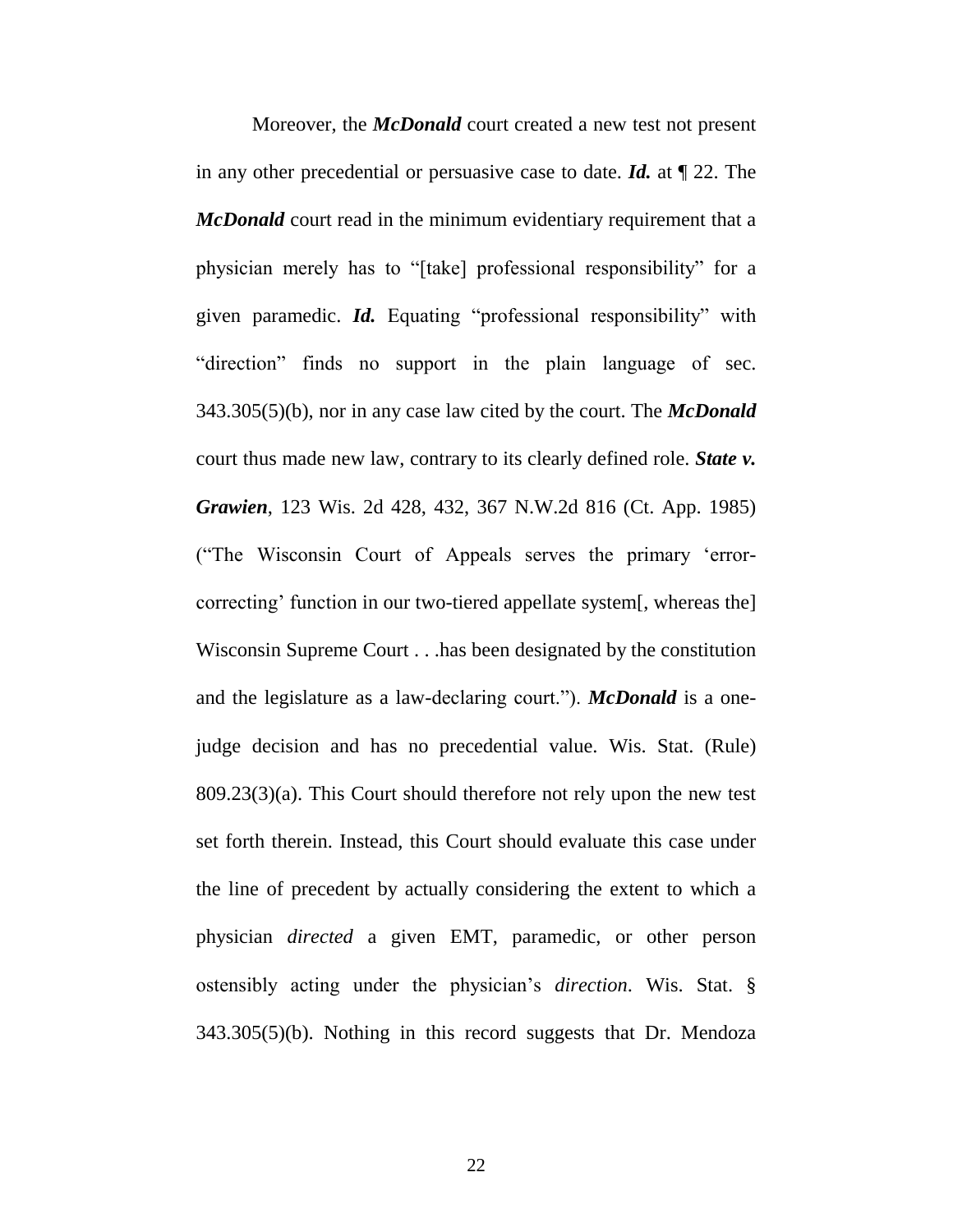assumes professional responsibility, that is, perpetual financial liability for the EMTs' and paramedics' jail blood draws.

For this and all of the above reasons, Appellant asks this Court to reverse the lower court's order denying his motion to suppress, and to reverse his conviction.

#### **II.**

# **THE GOVERNMENT TOOK MR. KOZEL'S BLOOD IN A CONSTITUTIONALLY UNREASONABLE MANNER.**

To be constitutionally permissible, the method used in a warrantless blood draw must be reasonable, and it must be performed in a reasonable manner. *State v. Bohling*, 173 Wis. 2d 529, 534, 494 N.W.2d 399 (1993), *abrogated on other grounds by Missouri v. McNeely*, 133 S.Ct. 1552 (2013). In *Bohling*, the Court applied the same reasonableness standards that were set forth by the United States Supreme Court in *Schmerber v. California*. 384 U.S. 757, 771 (1966). Both of those cases involved involuntary blood draws conducted in hospitals. *Bohling*, 173 Wis. 2d at 534-35 and *Schmerber*, 384 U.S. at 758. In *Schmerber*, the blood draw was even performed directly by a doctor. *Id.* The *Schmerber* court distinguished its facts from "the serious questions which would arise if a search involving use of a medical technique, *even of the most*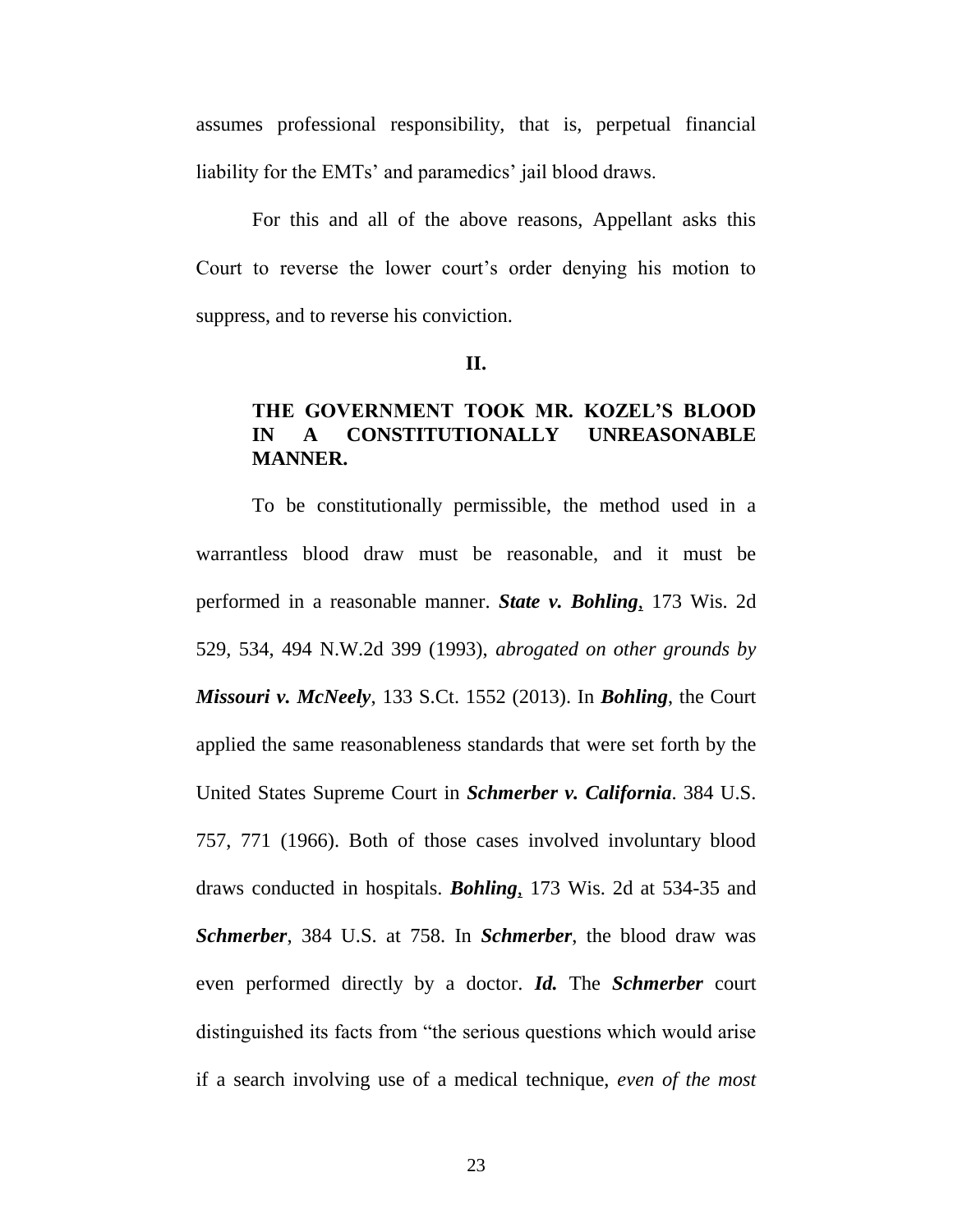*rudimentary sort*, were made by other than medical personnel or in other than a medical environment." 384 U.S. at 771–72 (emphasis added). "To tolerate searches under these conditions might be to invite an unjustified element of personal risk of infection and pain."

*Id.*

The Supreme Court has famously admonished state and

federal courts on several occasions:

It may be that it is the obnoxious thing in its mildest and least repulsive form; but illegitimate and unconstitutional practices get their first footing in that way, namely, by silent approaches and slight deviations from legal modes of procedure. This can only be obviated by adhering to the rule that constitutional provisions for the security of person and property should be liberally construed. A close and literal construction deprives them of half their efficacy, and leads to gradual depreciation of the right, as if it consisted more in sound than in substance. It is the duty of courts to be watchful for the constitutional rights of the citizen, and against any stealthy encroachments thereon.

*Scheckloth v. Bustamonte*, 412 U.S. 218, 228–29 (1973) (Stewart,

J.) (quoting *Boyd v. United States*, 116 U.S. 616, 635 (1886)

(Bradley, J.)).

#### **A. Standard of review.**

The reasonableness of the warrantless blood draw in this case, a search under the Fourth Amendment to the United States Constitution and article I, section 11, of the Wisconsin Constitution, is a question of constitutional law that receives *de novo* review by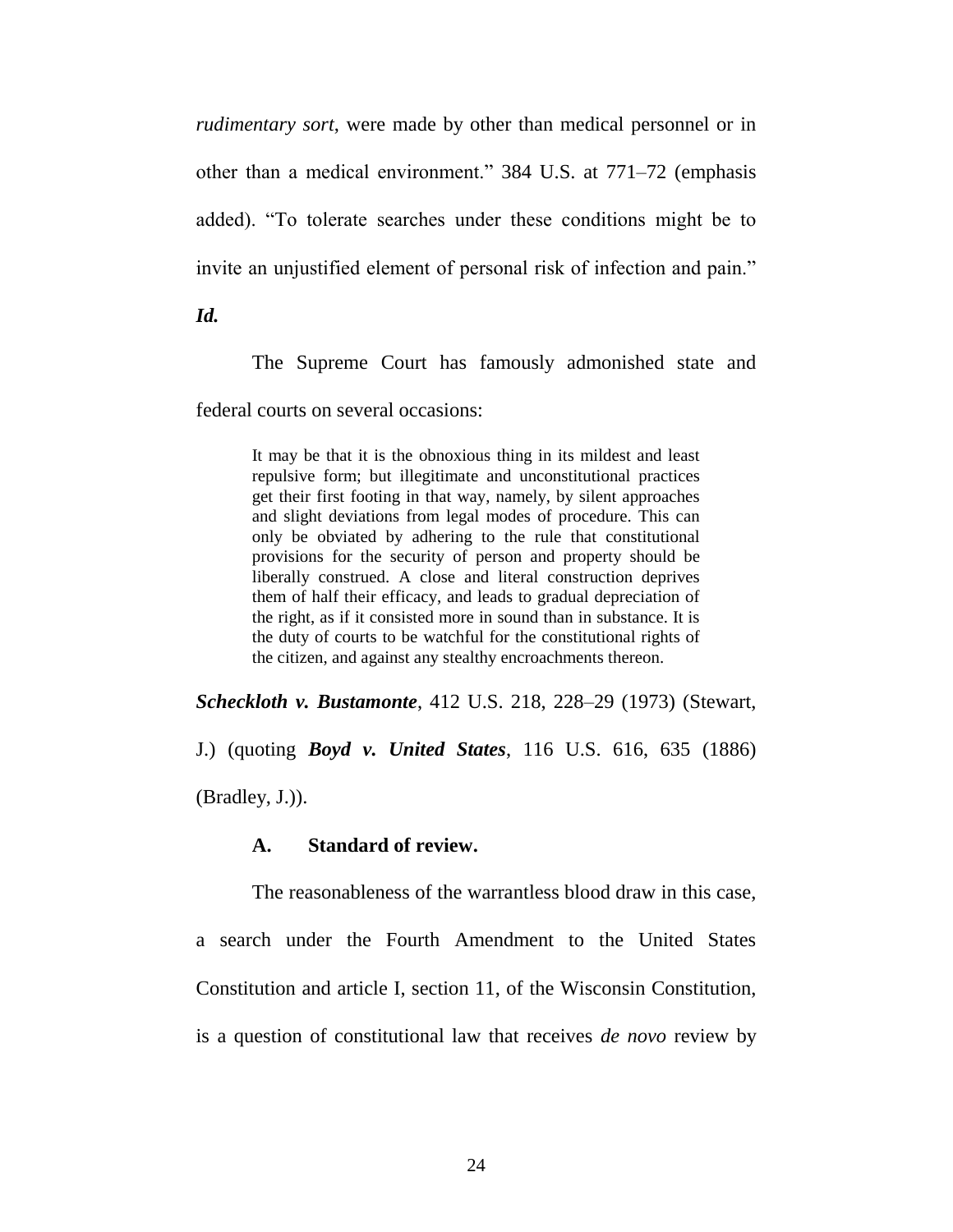appellate courts. *State v. Thorstad*, 238 Wis. 2d 666, 669, 618 N.W.2d 240 (Ct. App. 2000).

#### **B. Burden of proof.**

The *Osborne* court noted, on the one hand, that "it was the State's burden to show that the jail facility was a sterile environment that would not subject Osborne to potential risks associated with the blood draw," and on the other, that there was "no evidence that the jail setting might have caused Osborne an unreasonable risk of infection or pain." 2013 WI App 94 at  $\P$  13–14. The issue is emphatically not whether there is evidence that the jail setting presents the risk of pain or infection under *Schmerber*. To frame the issue as such shifts the burden to Mr. Kozel, where the *Osborne*  court correctly noted that Respondent bears that burden. Thus, the true issue is whether the *respondent* established sufficient evidence that the jail blood draw in this case does *not* present the risk of pain or infection. *Osborne*, 2013 WI App 94 at ¶ 13. Respondent failed to meet that burden because it presented no evidence that anyone ensured sterility of that room in the jail, where inmates are routinely processed.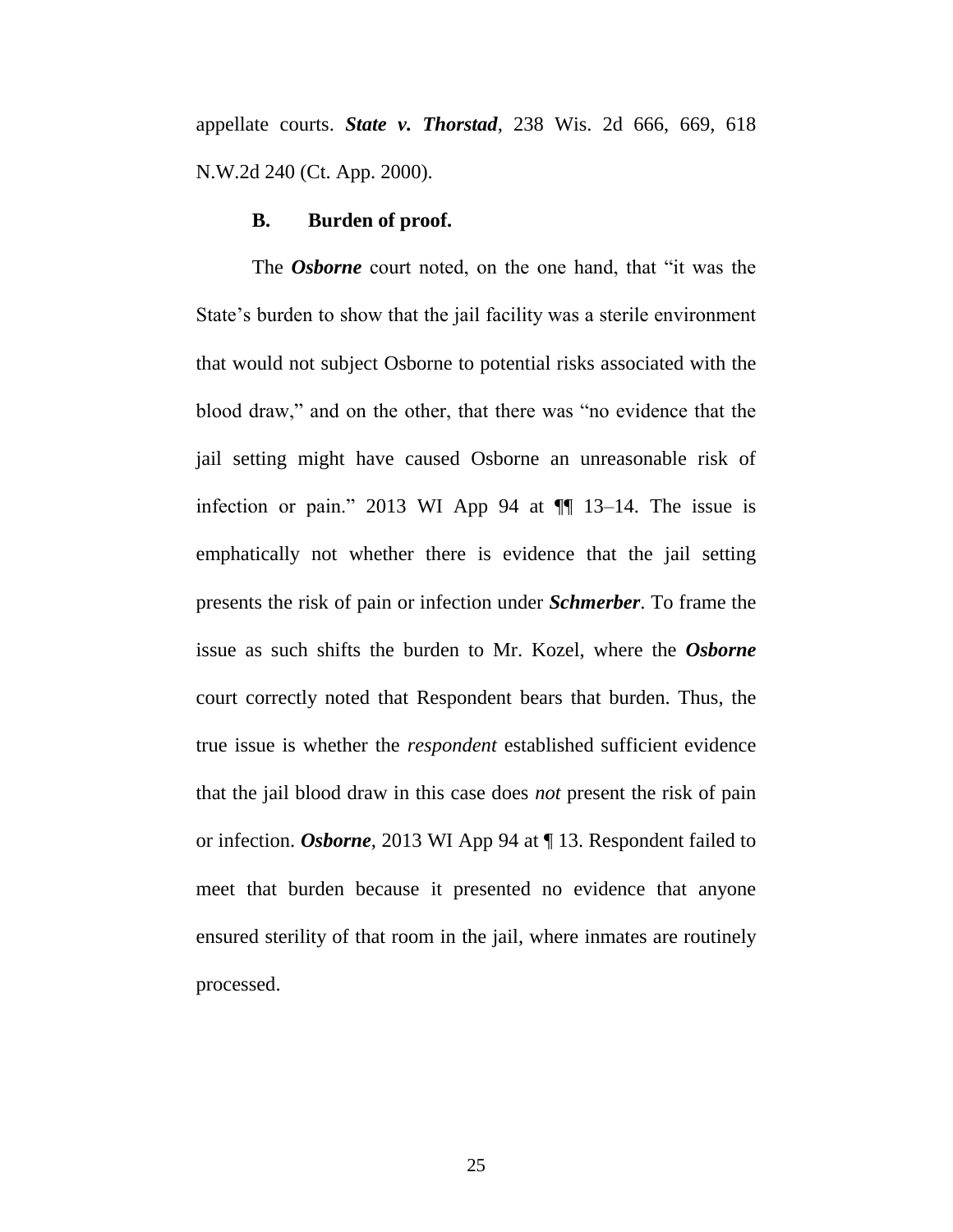**C. Non-medical jail blood draws raise serious questions of constitutional reasonableness that the State cannot overcome on the facts of this case.**

This Court applied the standards articulated in *Bohling* and *Schmerber* in a case where a doctor drew a suspect's blood in a jail booking room. *State v. Daggett,* 250 Wis. 2d 112, 640 N.W.2d 546 (Ct. App. 2002). In *Daggett*, the court of appeals concluded that the blood draw satisfied the constitutional requirements for reasonableness set forth in *Schmerber*. *Daggett*, 250 Wis. 2d at 119. The court's decision in *Daggett* outlined a spectrum of reasonableness pertaining to blood draws:

At one end of the spectrum is blood withdrawn by a medical professional in a medical setting, which is generally reasonable. Toward the other end of the spectrum is blood withdrawn by a non-medical professional in a non-medical setting, which would raise *"serious questions" of reasonableness*.

*Id.* at 119 (emphasis added). Thus, this case raises serious questions of reasonableness. This Court should also consider whether the blood draw in this case presented an unjustified risk of infection and pain for Mr. Kozel. *Id.* The risk of infection and pain is therefore enough; pain and infection in fact are not required to weigh in favor of a finding of constitutional unreasonableness.

Mr. Kozel's blood draw was not performed in a reasonable manner as required by *Bohling*. No one made any special effort to ensure the area was free of contaminants – the room was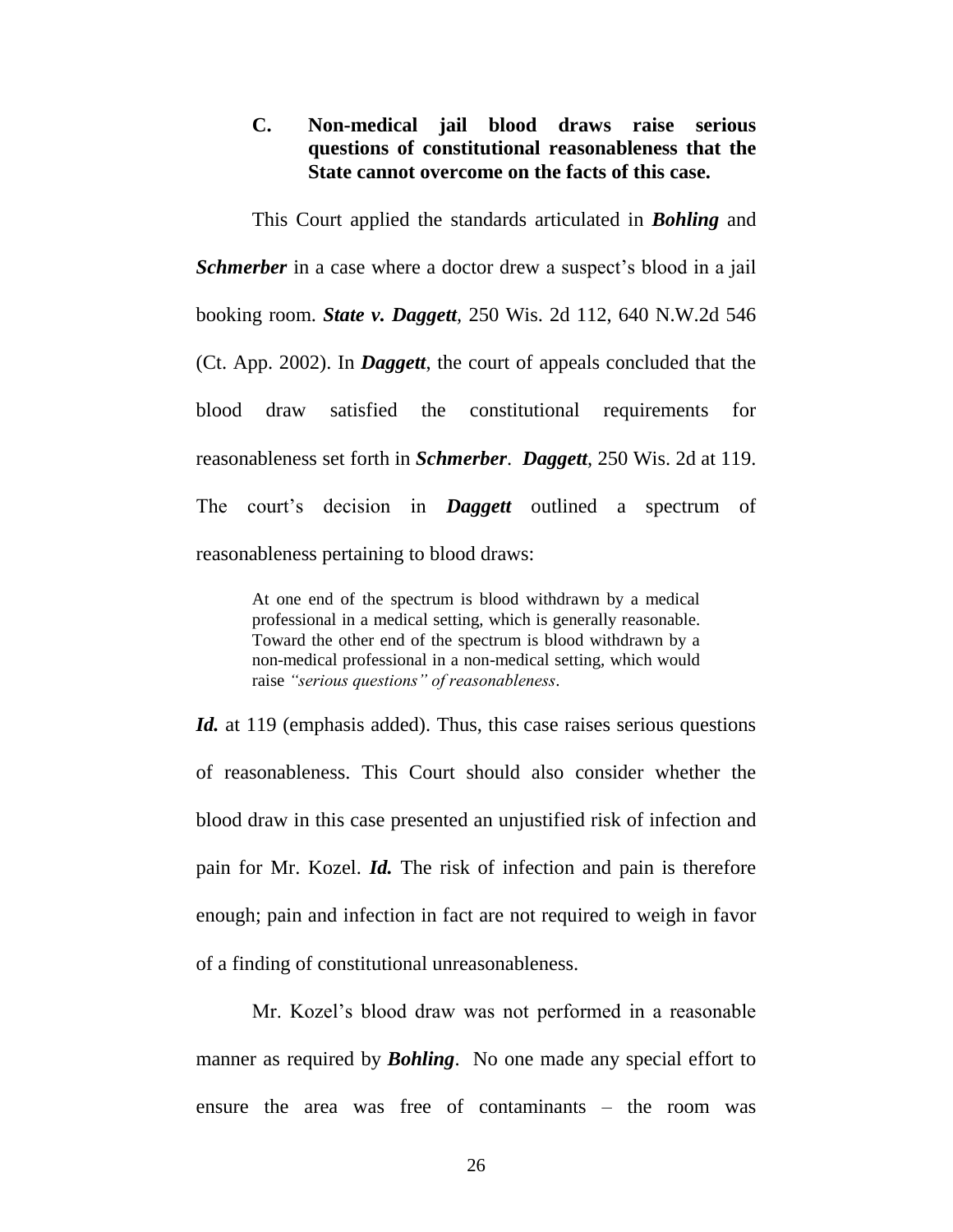unsterilized. This environment is a far cry from the hospital settings in *Bohling* and *Schmerber*. The only effort made to prevent possible infection was a cleaning of the immediate area on Mr. Kozel's arm from which blood was drawn. This EMT admitted to a problem in this area with a previous arrestee. (26:19.) That arrestee lost consciousness. (*Id.*) The EMT never testified that he received any follow-up training after this incident to prevent it from reoccurring. (*Id.*)

The *Daggett* court placed significant weight on the fact that a physician drew the defendant's blood. 250 Wis. 2d at 116. The only issue was the location because the physician was admittedly qualified to perform the blood draw. *Id.* Thus, *Daggett* is of little utility in justifying the blood draw in this case. The *Daggett* court never spoke to the test for constitutional reasonableness courts should apply when a non-physician draws blood in a non-medical environment.

This Court has previously dealt with a case where the appellant cited "no Wisconsin case law suggesting that a blood draw is unreasonable if it is performed by an EMT in a jail facility. Instead, [he] simply points to cases involving blood draws performed in medical facilities or performed by physicians, and argues that one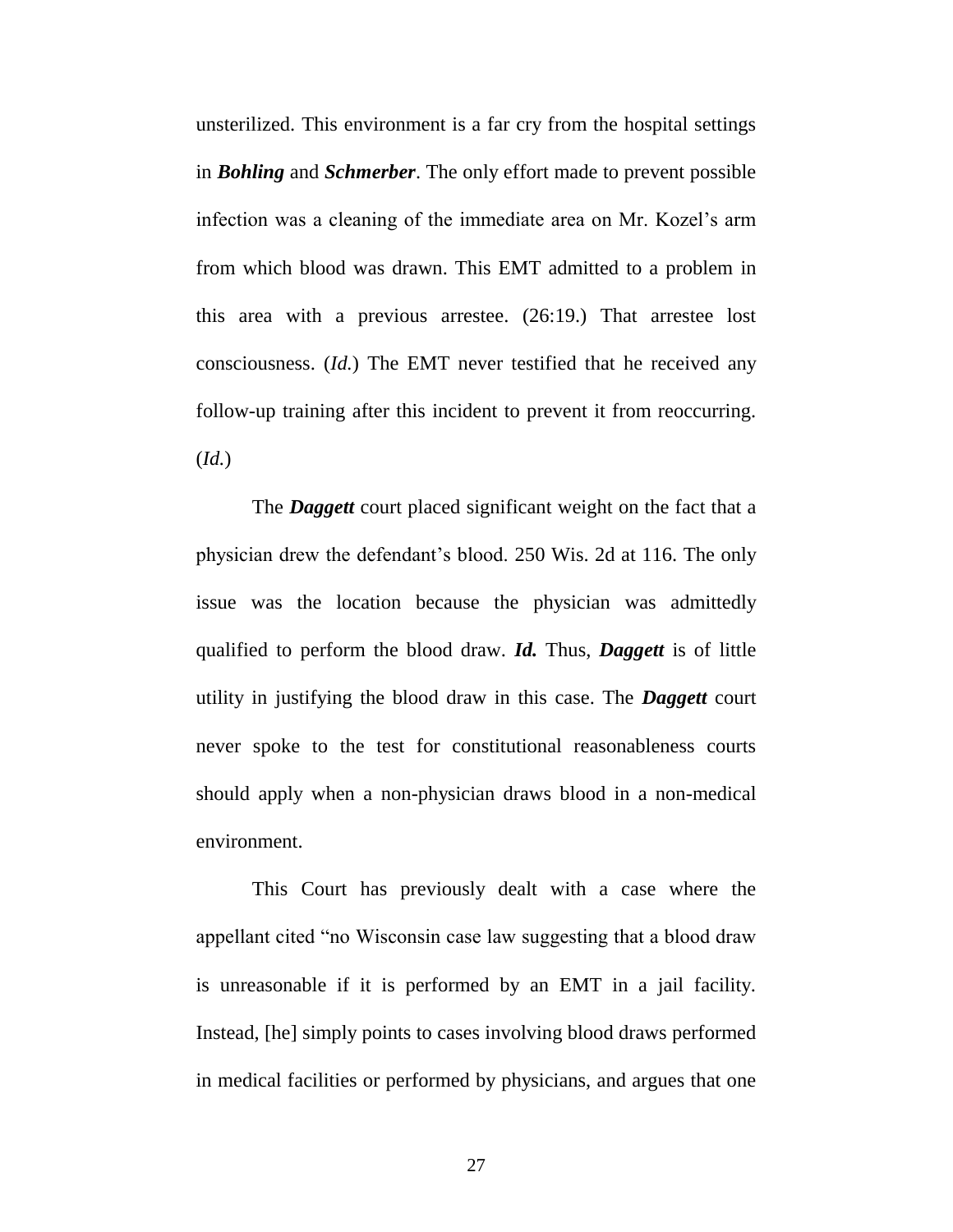or the other should be required." *Osborne*, 2013 WI App 94 at ¶ 11. But the United States Supreme Court was clear in *Schmerber* when it concluded serious questions would arise "if a search involving use of a medical technique, even of the most rudimentary sort, were made by other than medical personnel *or* in other than a medical environment." 384 U.S. at 771–72 (emphasis added). By use of the disjunctive, the *Schmerber* court expressed serious doubts about the constitutional reasonableness about both (1) blood draws in medical environments performed by nonmedical personnel, and (2) blood draws in nonmedical environments, even when performed by medical personnel.

The blood draw in this case was unreasonable under *Daggett* because it was conducted by a non-medical professional in a nonmedical environment. 250 Wis. 2d at 119. The EMT in this case is at best a paraprofessional, rather than a medical professional. Jails are nonmedical environments. In *Osborne*, there was apparently "no dispute that an EMT is a medical professional." *Id.* at ¶ 15. But Mr. Kozel disputes *this* EMT's status as a medical professional for two main reasons. First, the *Osborne* court, as well as the court below in this case, cited to Wis. Stat.  $\S$  256.15(5) for the proposition that an EMT is a medical professional. That statute does not support that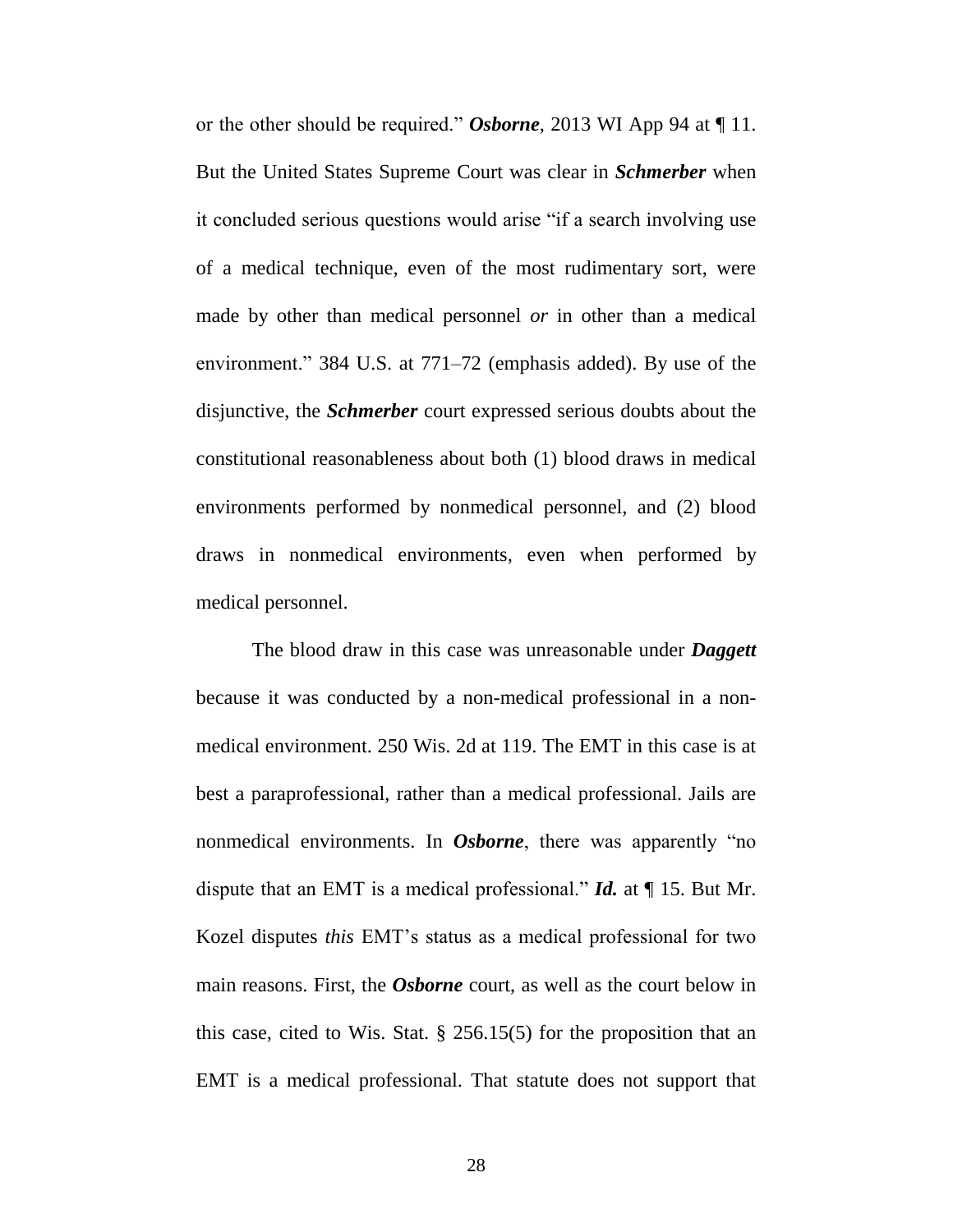proposition.<sup>3</sup> Even assuming *arguendo* that sec. 256.15(5) includes a definition that makes all EMT's "medical professionals" for purposes of that *statute*, that fact would not establish reasonableness in any *constitutional* sense of the word, as contemplated in *Schmerber*.

The *Schmerber* court explained the basis for its conclusion that the blood draw in that case was reasonable. 384 U.S. at 771. The facts the *Schmerber* court relied on were:

- (1) The defendant's blood was taken by a physician;
- (2) The defendant's blood was taken in a hospital;
- (3) The defendant's blood was taken according to accepted medical practices.

*Id.* However, an EMT took Mr. Kozel's blood – not a physician. He took it in the Sauk County Jail – not a hospital. And the State failed to establish that the EMT took Mr. Kozel's blood according to accepted medical practices. Dr. Mendoza authored protocol. However, the State deprived this Court of the ability to consider whether and to what extent the EMT followed that protocol, as well

 $\overline{a}$ 

<sup>&</sup>lt;sup>3</sup> That statute is mainly mere enabling legislation for the Department of Health to promulgate rules establishing a system and qualifications for the issuance of training permits." Wis. Stat. § 256.15(5)(b); *see also* Wis. Stat. §§ 256.15(5)(c)– (e) (concerning training permits); Wis. Stat. § 256.15(5)(f) (concerning training permit fees); Wis. Stat.  $\S$  256.15(g) (concerning conditions of relicensure). While sec. 256.15(a) provides that "the department shall license qualified applicants as ambulance service providers," it neither (1) concerns qualifications for drawing blood, nor (2) authorizes the taking of blood at non-medical facilities like the Sauk County Jail.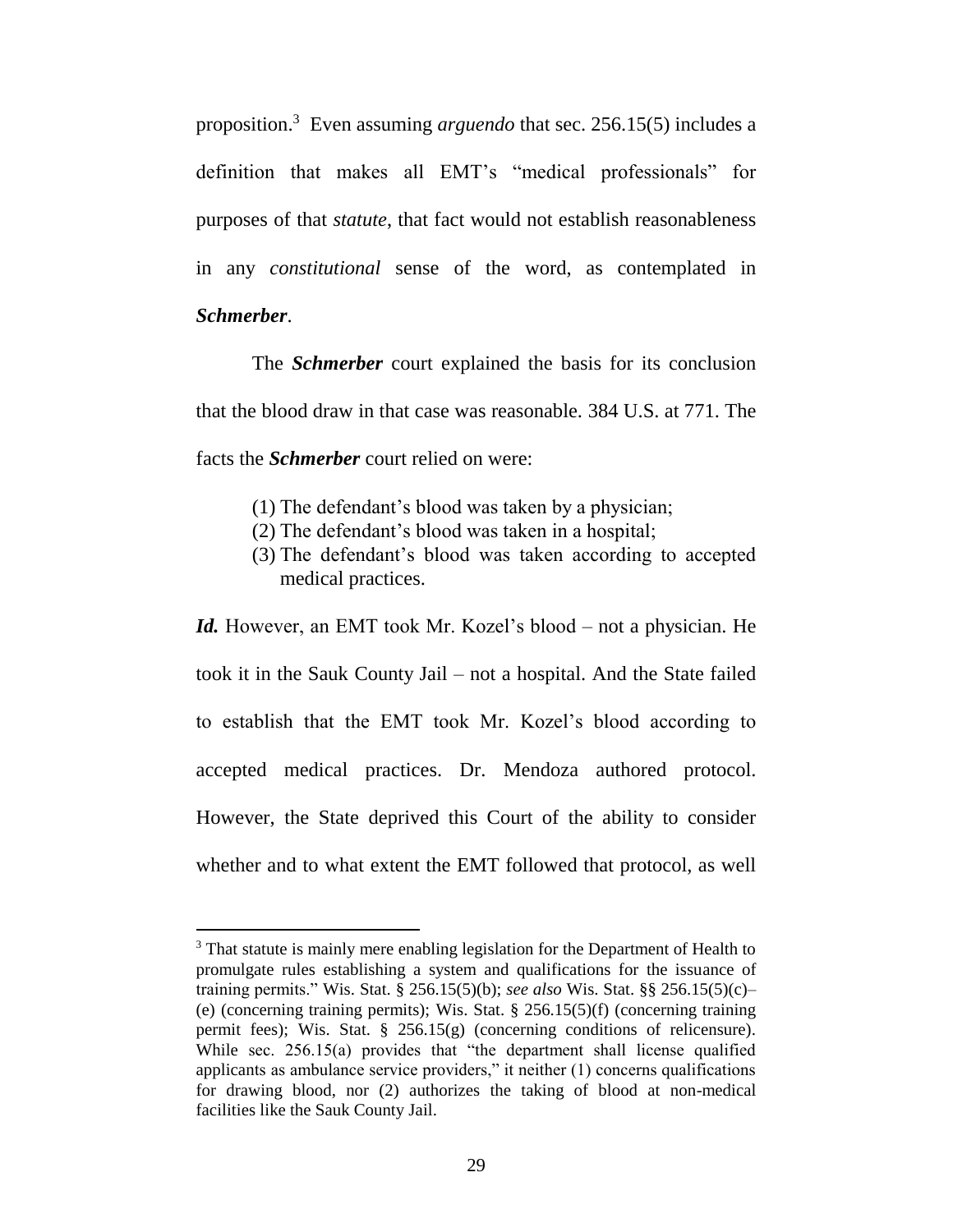as whether the EMT ever received training on that protocol. The *Schmerber* court expressly relied on the above three circumstances in concluding, "We are thus not presented with the serious questions which would arise if a search involving use of a medical technique, *even of the most rudimentary sort*, were made by (1) other than medical personnel, *or* (2) in other than a medical environment – *for example, if it were administered by police in the privacy of the stationhouse*." *Id.* at 771–72 (emphasis and numeration added). Again, the *Schmerber* court employed the disjunctive "or." *Id.* at 772. Therefore, if this case involves *either* nonmedical personal *or* a nonmedical environment, these facts run afoul of *Schmerber*. Even assuming *arguendo* that an EMT counts as medical personnel, the EMT took Mr. Kozel's blood "in the privacy of the stationhouse." Id. Thus, this case fails to clear the constitutional benchmark described in *Schmerber*.

The fact that Mr. Kozel's blood draw was conducted by an unsupervised individual also supports a finding that the draw was conducted under unreasonable circumstances. When viewed in its full context, this blood draw falls on the impermissible side of the *Daggett* spectrum. It was performed in a jail's Intoximeter room, not a medical environment. No special efforts were taken to prevent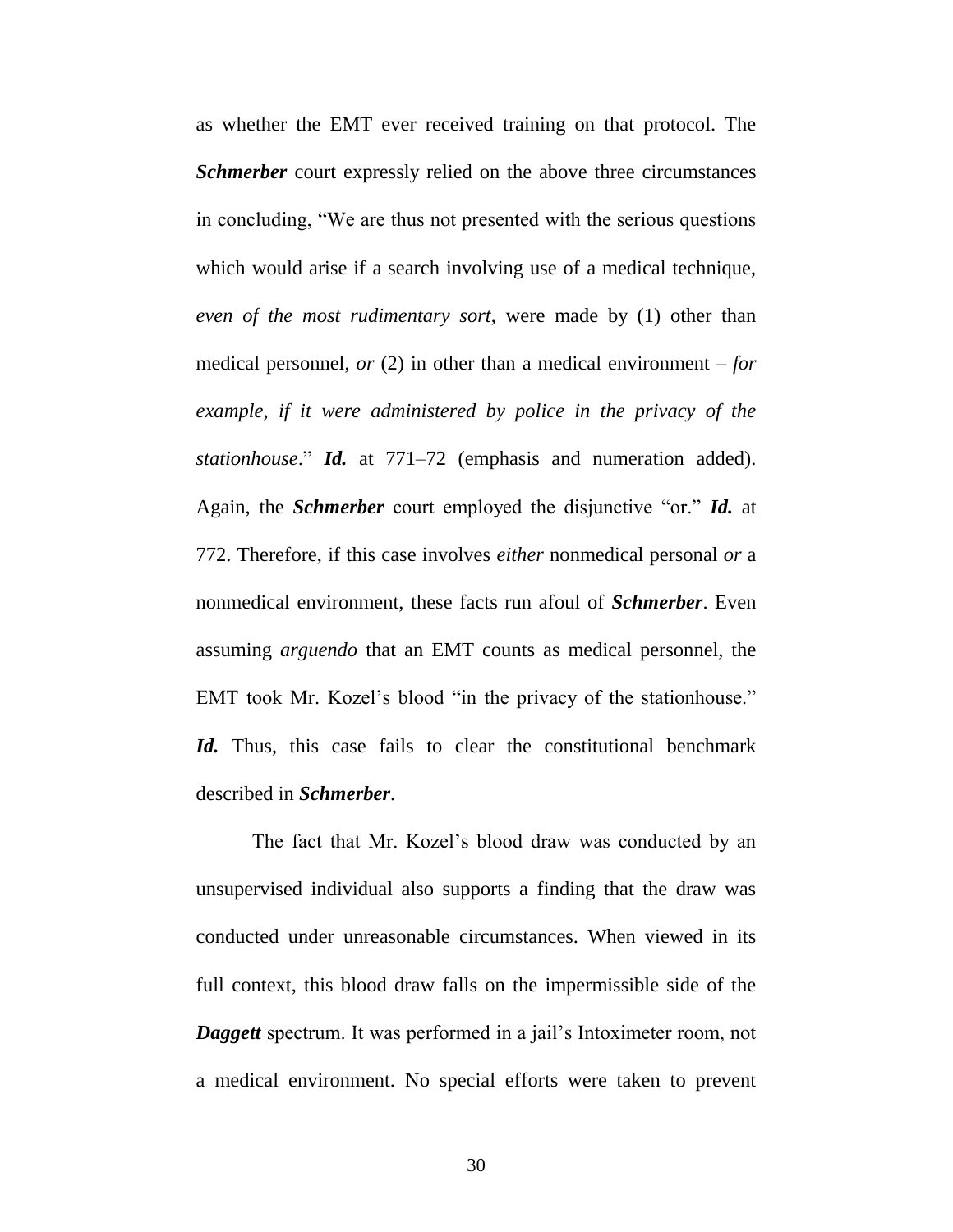infection, given the atypical setting for a blood draw. The person who conducted the blood draw was not a doctor or even following protocols established by a doctor. No protocol appears in the record before this Court establishing anything to the contrary. No reason exists for this court to assume any doctor ever contemplated the practice of jail blood draws. However, even assuming Dr. Mendoza explicitly approved jail blood draws, his protocol is absent from this record. No reason exists for this Court to assume the EMT conformed his practices to Dr. Mendoza's expectations because his expectations appear nowhere in the record. To conclude that this specific blood draw was done under the supervision of a doctor and was done in a constitutionally reasonable way twists the strict requirements of sec. 343.305(5)(b), *Penzkofer*, and *Daggett*. The lower court's order on this second constitutional issue opens the doors to blood draws being performed by police in whatever location they please, without minimizing the risk of pain or infection.

### **CONCLUSION**

This Court should reverse the lower court's orders denying Mr. Kozel's motions to suppress for two different reasons. First, Respondent failed to prove in the lower court that the EMT was "a person acting under the direction of a physician" within the meaning

31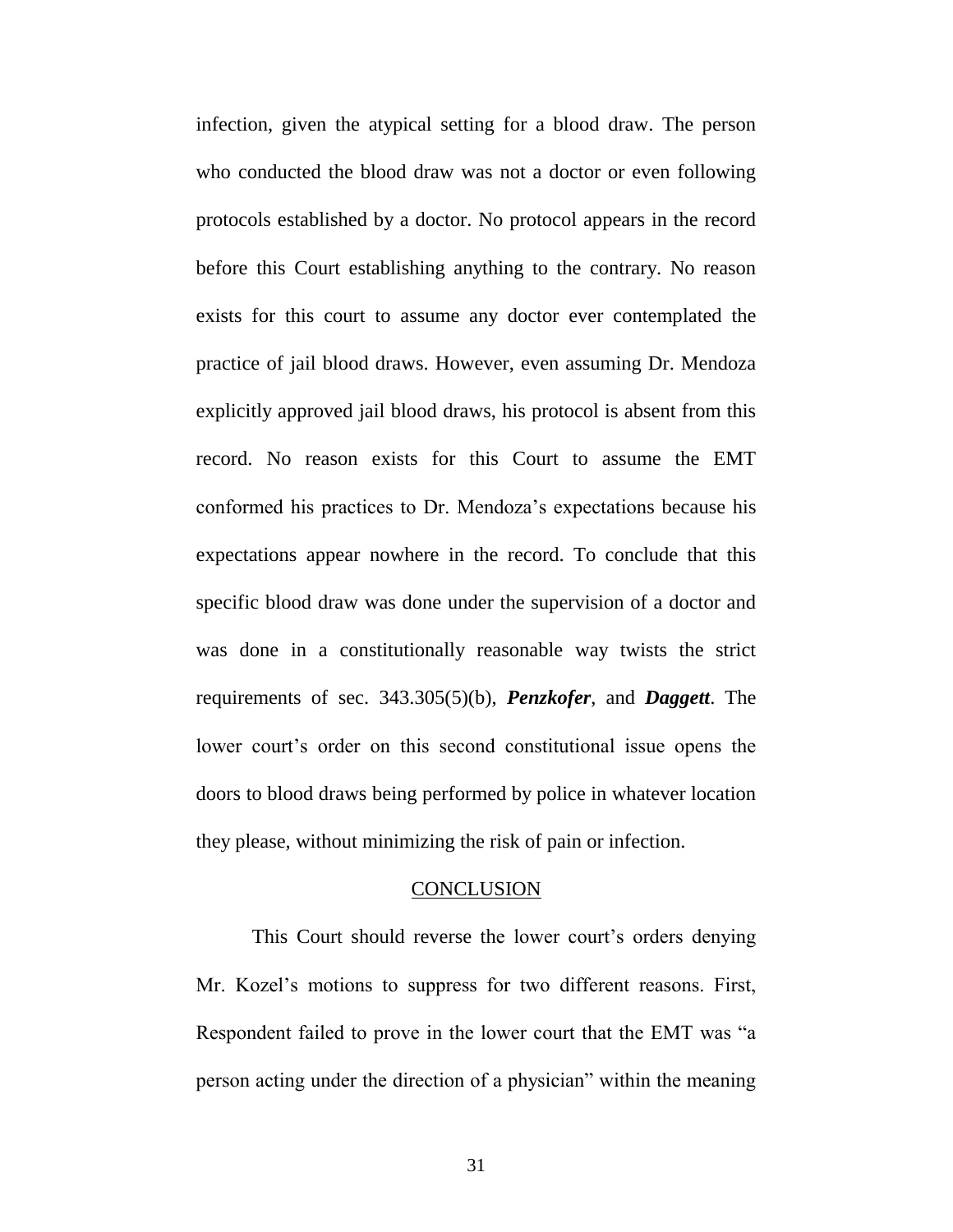of Wis. Stat. § 343.305(5)(b). Second, the blood draw was not constitutionally reasonable under either the Fourth Amendment or article I, section 11 of the United States and Wisconsin Constitutions, respectively. The remaining evidence would be insufficient to convict Mr. Kozel of OWI.

Dated at Madison, Wisconsin, July 30, 2015.

Respectfully submitted,

PATRICK K. KOZEL, Defendant-Appellant

TRACEY WOOD & ASSOCIATES One South Pinckney Street, Suite 950 Madison, Wisconsin 53703 (608) 661-6300

BY: \_\_\_\_\_\_\_\_\_\_\_\_\_\_\_\_\_\_\_\_\_\_\_\_\_\_\_

ADAM P. NERO State Bar No. 1097720

 TRACEY A. WOOD State Bar No. 1020766

\_\_\_\_\_\_\_\_\_\_\_\_\_\_\_\_\_\_\_\_\_\_\_\_\_\_\_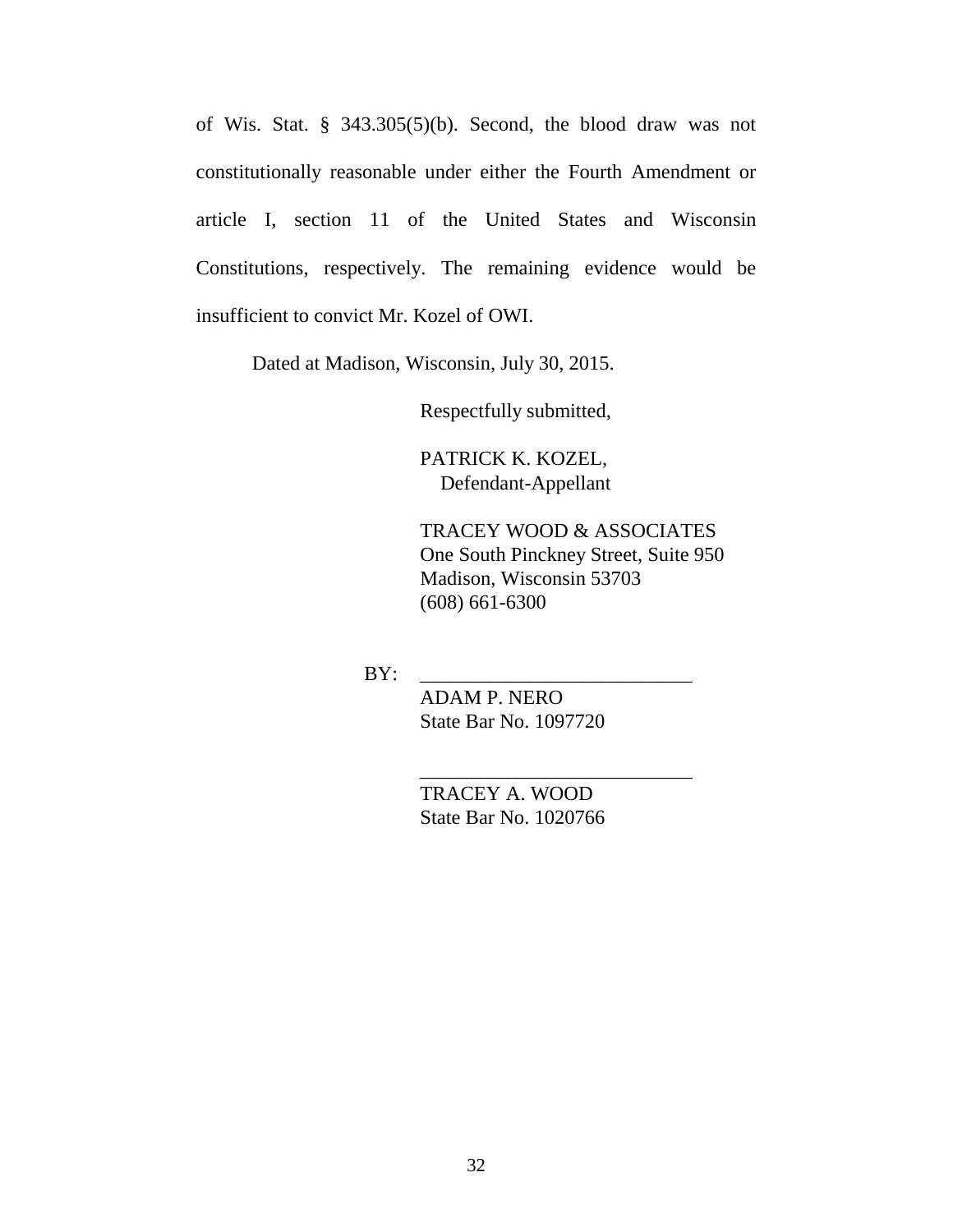### **CERTIFICATION**

I certify that this brief conforms to the rules contained in s. 809.19(8)(b) and (c) for a brief produced using the following font:

Proportional serif font: Min. printing resolution of 200 dots per inch, 13 point body text, 11 point for quotes and footnotes, leading of min. 2 points, maximum of 60 characters per full line of body text. The length of this brief is 6,269 words.

I further certify that the text of the electronic copy of the brief is identical to the text of the paper copy of the brief.

Dated: July 30, 2015.

Signed,

BY: \_\_\_\_\_\_\_\_\_\_\_\_\_\_\_\_\_\_\_\_\_\_\_\_

ADAM P. NERO State Bar No. 1097720

TRACEY A. WOOD State Bar No. 1020766

\_\_\_\_\_\_\_\_\_\_\_\_\_\_\_\_\_\_\_\_\_\_\_\_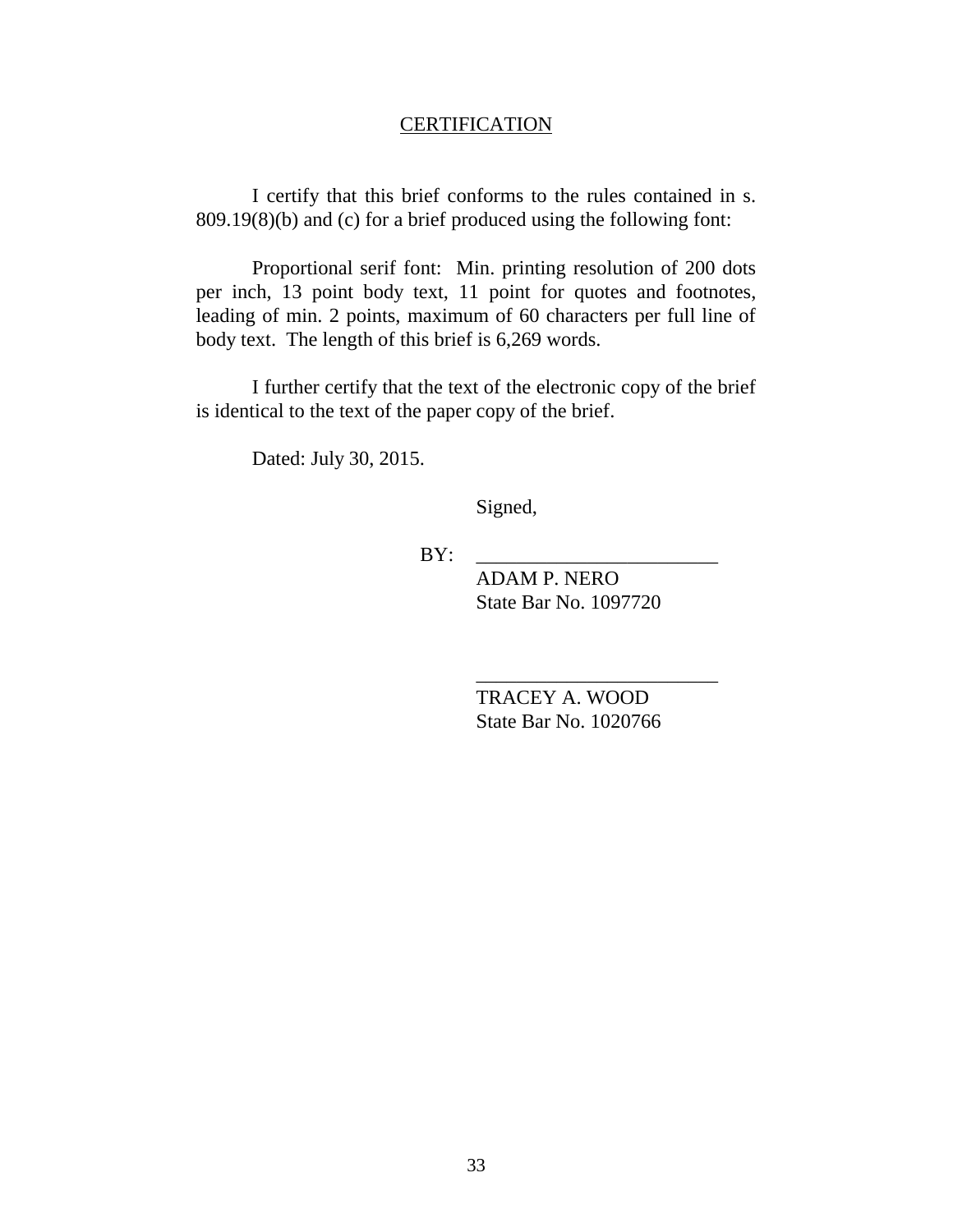### **CERTIFICATION**

I hereby certify that filed with this brief, either as a separate document or as a part of this brief, is an appendix that complies with  $§ 809.19(2)(a)$  and that contains, at a minimum:

- (1) a table of contents;
- (2) the findings or opinion of the circuit court;
- (3) a copy of any unpublished opinion cited under s. 809.23 (3)(a) or (b) and;
- (4) portions of the record essential to an understanding of the issues raised, including oral or written rulings or decisions showing the circuit court's reasoning regarding those issues.

I further certify that if this appeal is taken from a circuit court order or judgment entered in a judicial review of an administrative decision, the appendix contains the findings of fact and conclusions of law, if any, and final decision of the administrative agency.

I further certify that if the record is required by law to be confidential, the portions of the record included in the appendix are reproduced using first names and last initials instead of full names of persons, specifically including juveniles and parents of juveniles, with a notion that the portions of the record have been so reproduced to preserve confidentiality and with appropriate references to the record.

Dated: July 30, 2015.

Signed,

BY: \_\_\_\_\_\_\_\_\_\_\_\_\_\_\_\_\_\_\_\_\_\_\_\_

ADAM P. NERO State Bar No. 1097720

TRACEY A. WOOD State Bar No. 1020766

\_\_\_\_\_\_\_\_\_\_\_\_\_\_\_\_\_\_\_\_\_\_\_\_\_\_\_